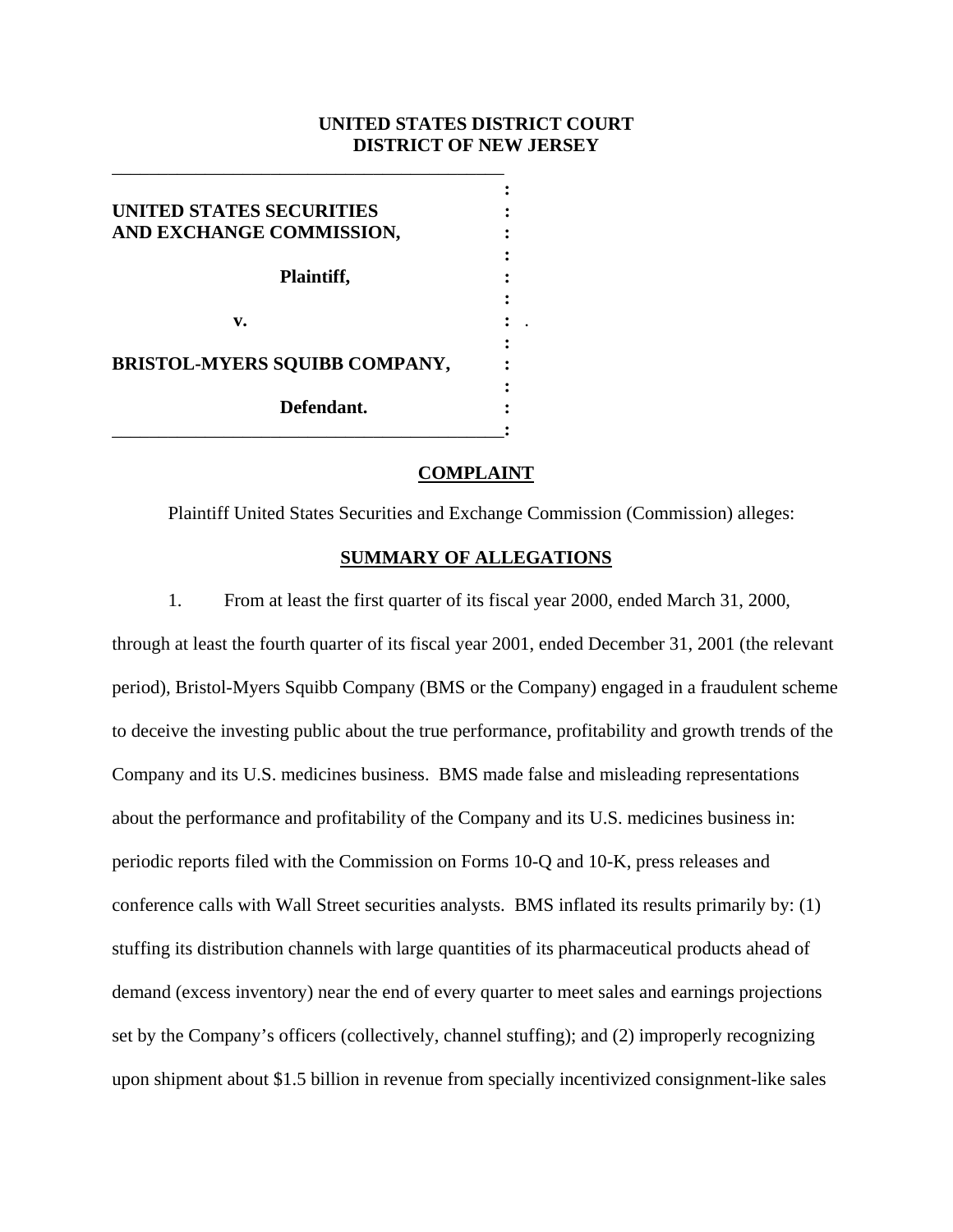associated with the channel stuffing contrary to generally accepted accounting principles (GAAP). When BMS' results still fell short of the Company's targets and analysts' consensus earnings estimates, the Company used "cookie jar" reserves, to further inflate its earnings. At no time during the scheme did BMS disclose that: (1) it was artificially inflating its results through channel stuffing and improper accounting; (2) channel stuffing was contributing to a buildup in excess wholesaler inventory levels; or (3) excess wholesaler inventory posed a material risk to the Company's future sales and earnings. In July 2001, BMS registered, and thereafter offered and sold \$5 billion in debt securities based on certain of its fraudulent financial statements. In March 2003, BMS restated its prior financial statements and admitted that, for 2000 and 2001, the Company overstated net sales by \$521 million (2.8%) and \$1.284 billion (6.6%), and net earnings from continuing operations before minority interest and income taxes by \$389 million (6.9%) and \$999 million (31.1%), respectively.

2. Throughout the scheme, BMS circumvented or failed to maintain a system of internal accounting controls sufficient to prevent material misstatements in its books, records, accounts and financial statements. Specifically, BMS internal controls over: revenue recognition, Medicaid and prime vendor rebate liabilities, divestiture reserves, and other accounting items, were inadequate to provide reasonable assurances that the Company's financial statements were prepared in conformity with GAAP, and that all material information regarding BMS' results of operations and accounting was timely communicated to the Company's auditors. As a result, BMS' books, records and accounts were not accurate and BMS officers and employees falsified or caused to be falsified its books, records and accounts.

3. By virtue of the foregoing conduct, BMS, directly or indirectly, engaged and, unless enjoined, will continue to engage in transactions, acts, practices and courses of business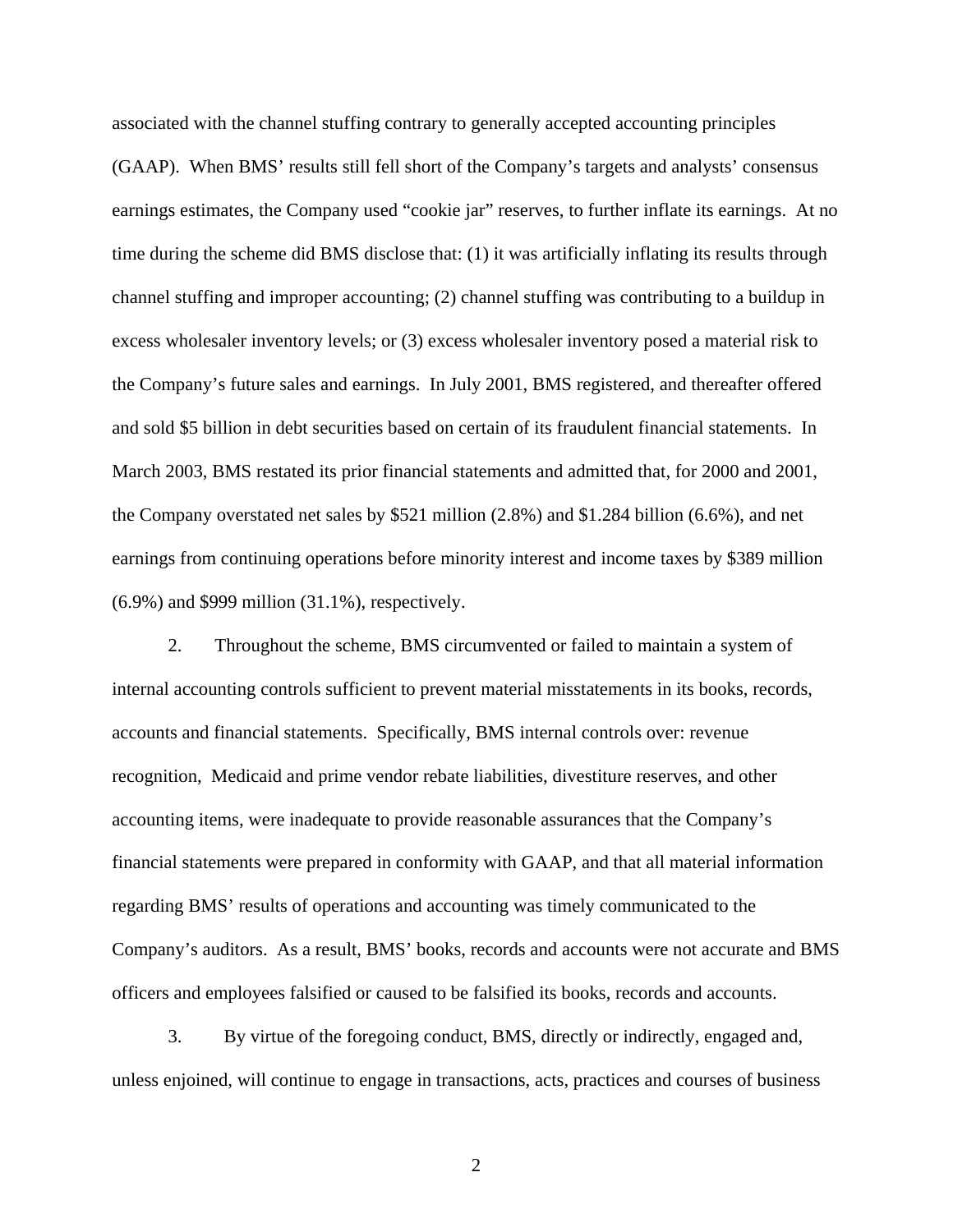which constitute violations of Sections  $17(a)(1)$ ,  $17(a)(2)$  and  $17(a)(3)$  of the Securities Act of 1933 (Securities Act) [15 U.S.C. §§77q(a)(1), 77q(a)(2), and 77q(a)(3)] and Sections 10(b), 13(a), 13(b)(2)(A), 13(b)(2)(B) and 13(b)(5) of the Securities Exchange Act of 1934 (Exchange Act) [15 U.S.C. §§78j(b), 78m(a), 78m(b)(2)(A), 78m(b)(2)(B) and 78m(b)(5)], and Rules 10b-5, 12b-20, 13a-1, 13a-13 and 13b2-1 [17 C.F.R. §§240.10b-5, 240.12b-20, 240.13a-1, 240.13a-13 and 240.13b2-1] promulgated thereunder.

4. The Commission seeks an order permanently enjoining BMS from further violations of the federal securities laws as alleged herein. The Commission also seeks disgorgement of all ill-gotten gains BMS derived from its violations of the federal securities laws and a civil monetary penalty.

### **JURISDICTION AND VENUE**

5. The Court has jurisdiction over this action pursuant to Section 22(a) of the Securities Act [15 U.S.C. §77v(a)] and Sections 21(e) and 27 of the Exchange Act [15 U.S.C. §§78u(e), 78aa] and 28 U.S.C. §1331.

6. Venue is proper in this Court pursuant to Section 22(a) of the Securities Act [15 U.S.C. §77v(a)] and Section 27 of the Exchange Act [15 U.S.C. §78aa].

7. In connection with the transactions, acts, practices and courses of business alleged in this Complaint, BMS, directly or indirectly, made use of the means or instrumentalities of interstate commerce or of the mails. Some of these transactions, acts, practices and courses of business occurred within the District of New Jersey.

#### **DEFENDANT**

8. BMS is a Delaware corporation with offices and significant operations in New Jersey. BMS is a pharmaceutical and related health care products company. At all relevant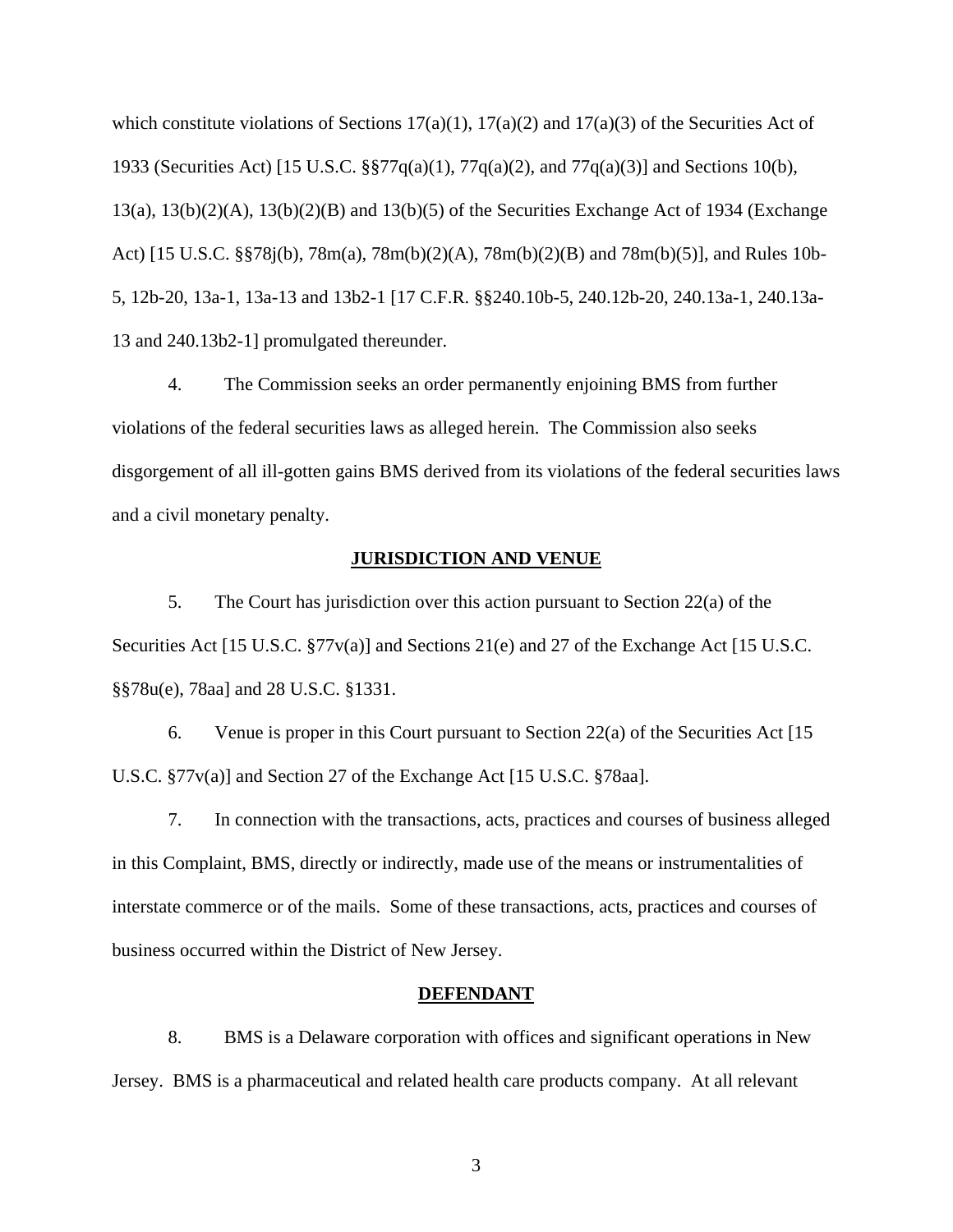times, BMS' securities were registered with the Commission pursuant to Section 12(b) of the Exchange Act and its common stock was actively traded on the NYSE.

## **THE FRAUDULENT CONDUCT**

### **A. BACKGROUND**

9. BMS' primary business is and was, at all relevant times, the sale of prescription pharmaceutical products.

10. During the relevant period, BMS sold its pharmaceutical products in the United States through its U.S Medicines Group.

11. During the relevant period, certain BMS officers pressured the Company's business units, particularly the U.S. Medicines Group, to take steps to ensure that the Company's reported results met or exceeded the Company's targets.

12. During the relevant period, BMS recognized revenue from sales of its pharmaceutical products upon shipment.

13. During the relevant period, BMS sold its pharmaceutical products primarily to a small number of U.S. wholesalers.

14. During the relevant period, BMS filed the following periodic reports with the Commission pursuant to Section 13(a) of the Exchange Act and the rules and regulations promulgated thereunder, each of which contained the consolidated financial statements of BMS and its subsidiaries:

| <b>Period</b>                | <b>Date Filed</b> | Form   |
|------------------------------|-------------------|--------|
| Quarter ended March 31, 2000 | 5/15/00           | $10-Q$ |
| Quarter ended June 30, 2000  | 8/15/00           | $10-Q$ |
| Quarter ended Sept. 30, 2000 | 11/14/00          | $10-Q$ |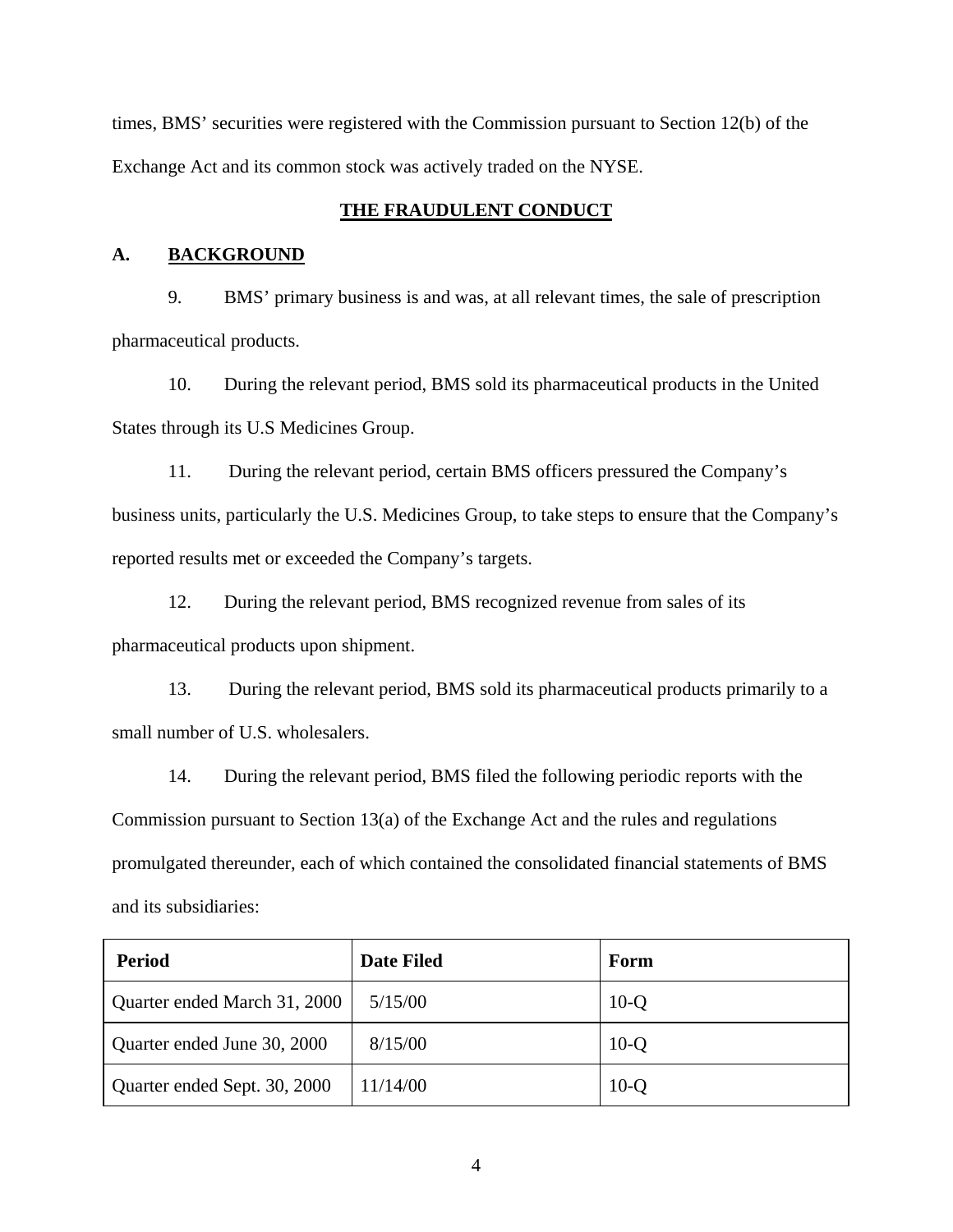| <b>Period</b>                | <b>Date Filed</b> | Form   |
|------------------------------|-------------------|--------|
| Year ended Dec. 31, 2000     | 3/30/01           | $10-K$ |
| Quarter ended March 31, 2001 | 5/15/01           | $10-Q$ |
| Quarter ended June 30, 2001  | 8/14/01           | $10-Q$ |
| Quarter ended Sept. 30, 2001 | 11/14/01          | $10-Q$ |

15. During the relevant period, BMS' stock was covered by Wall Street securities analysts who routinely issued quarterly and annual earnings estimates based, in significant part, on information publicly communicated by the Company through: periodic reports on Forms 10- Q and 10-K, press releases and conference calls with analysts.

### **B. BMS' EARNINGS MANAGEMENT SCHEME**

# **1. BMS' History of Channel Stuffing**

16. In the fourth quarter of 1991, prior to the conduct that is the subject of this action, BMS sold large quantities of its pharmaceutical products to its wholesalers in advance of a January 1992 price increase, which contributed to a significant buildup in wholesaler inventory. In the first two quarters of 1992, wholesaler destocking significantly depressed BMS' financial results. In a June 1992 press release, BMS admitted that its results were being significantly depressed by wholesaler destocking. The Company also admitted that wholesaler destocking was likely to continue in future quarters and, as a result, the Company significantly lowered its earnings projections for 1992. Following this announcement, BMS' share price dropped about 11%, from 73¾ to 65¾. Shareholders, in turn, filed class action lawsuits alleging that BMS' officers deliberately misled the market, and negative press soon followed. BMS purportedly responded by, among other things, modifying its internal controls to more closely monitor and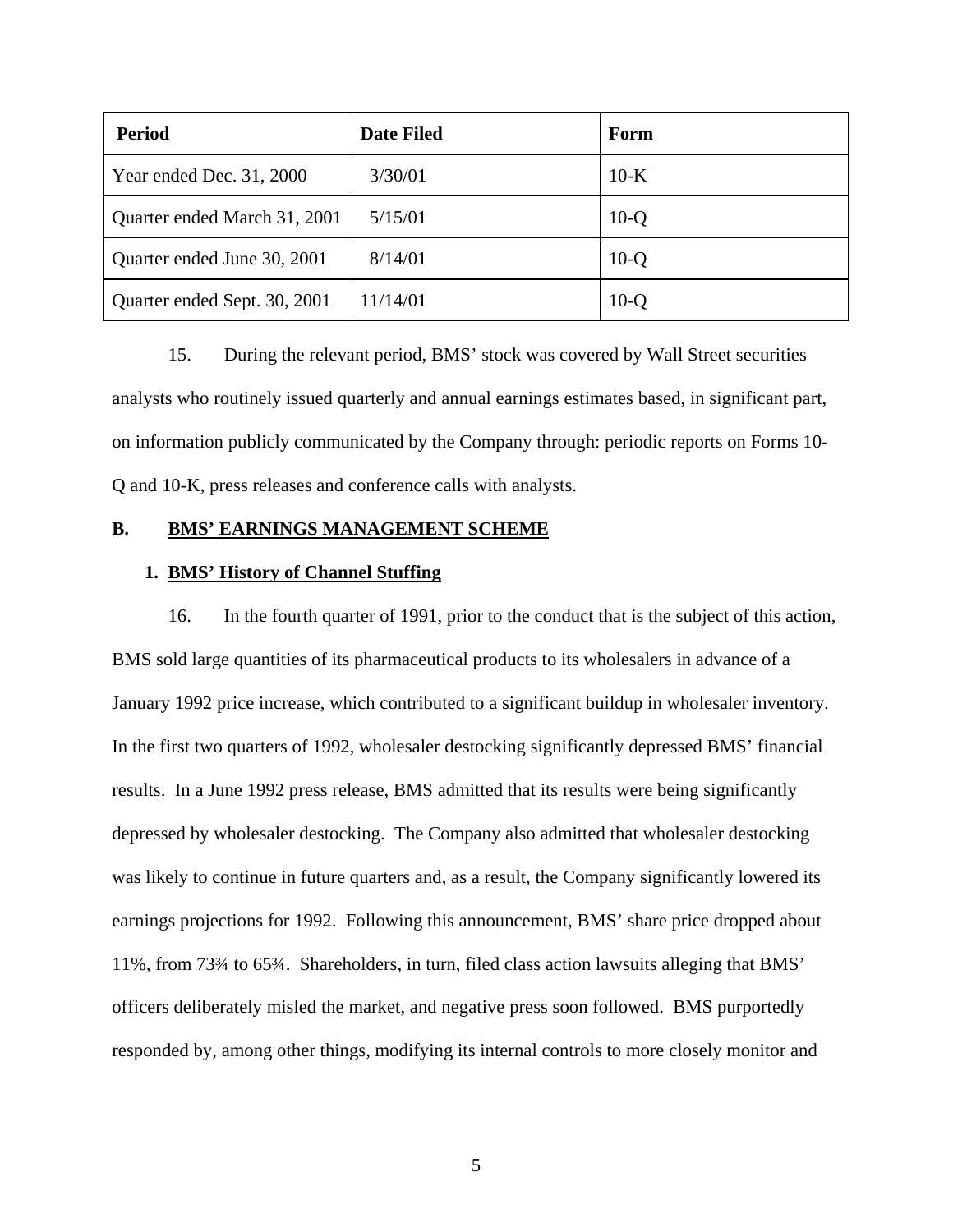restrict wholesaler purchases. BMS engaged in the channel stuffing conduct that is the subject of this action despite these purportedly enhanced internal controls.

#### **2. The "Double-Double"**

17. In or about 1994, BMS publicly announced a plan to double the sales, earnings and earnings per share that the Company reported for its fiscal year 1993 by the end of its fiscal year 2000. BMS called this plan the "Double-Double."

18. At various times following the announcement of the Double-Double, BMS publicly reaffirmed its commitment to the Double-Double and emphasized that the Company was on track to achieve the plan's goals.

19. Each year from 1994 through 2001, BMS officers prepared a budget for the Company that included targets for each of the Company's business units to meet in order to achieve the Double-Double, and a subsequent growth plan called the Mega-Double.

### **3. Channel Stuffing to Achieve the Double-Double**

20. By in or about the fourth quarter of 1997, BMS began confronting millions of dollars in gaps between the targets it had set for its business units and their actual operating results.

21. Certain BMS officers pressured the U.S. Medicines Group to help make up the shortfalls that would be caused by these gaps by, among other things, raising the targets for the Company's pharmaceutical business units above those originally set forth in the Company's annual budget.

22. In or about the fourth quarter of 1997, the U.S. Medicines Group responded to this pressure primarily by inducing the Company's wholesalers to purchase \$40 to \$50 million of excess inventory of BMS' pharmaceutical products.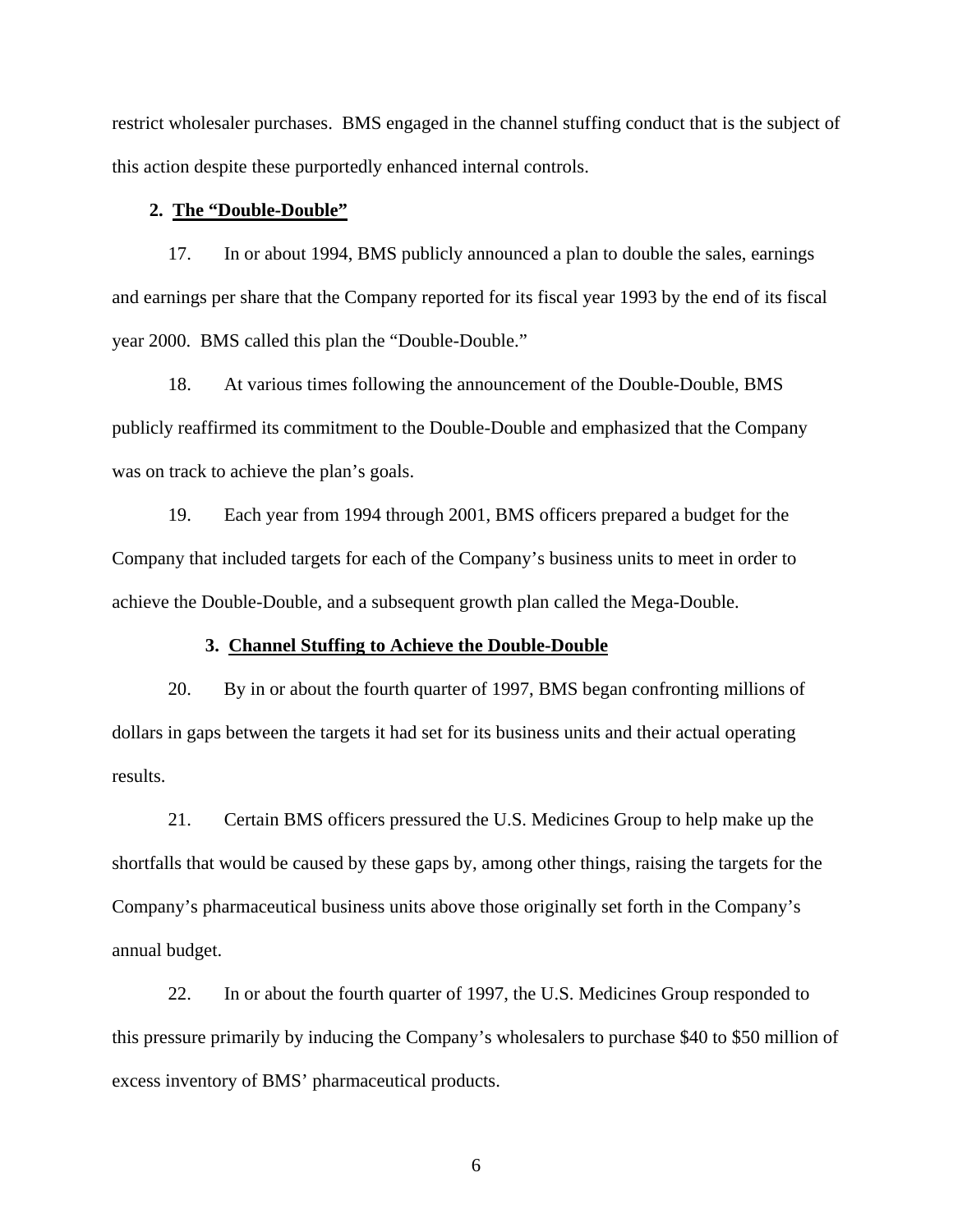23. In or about February 1998, the Vice President of Finance in the U.S. Medicines Group objected to this tactic. This executive raised her concerns with certain BMS officers hoping it would dissuade them from accelerating sales ahead of demand in future periods. It did not.

24. When this practice continued over the first two quarters of 1998, the Vice President of Finance for the U.S. Medicines Group met with BMS' Controller, among others, and told him, in substance, that she was uncomfortable remaining in her position because of the U.S. Medicines Group's sales practices. The Controller responded by offering to find her another position within the Company where she might feel more "comfortable." In or about September 1998, she was reassigned outside the medicines business. At this time, BMS' wholesalers were carrying excess inventory of about \$125 million.

25. In or about July 1999, BMS entered into an agreement to pay its second largest wholesaler 2% of the value of any excess inventory it agreed to take, per month, until this wholesaler sold the products. For purposes of this agreement, BMS permitted its second largest wholesaler to treat anything over two weeks on hand as excess inventory. BMS agreed to pay the 2% to this wholesaler through sales incentives on future purchases, primarily in the form of price discounts. BMS knew that these payments covered this wholesaler's costs of carrying excess inventory, and guaranteed this wholesaler would earn its target return on investment (ROI) of about 24% per year on any excess inventory this wholesaler agreed to take (ROI Agreement).

26. Since all of the risks of ownership of any excess inventory did not pass to this wholesaler upon shipment of goods pursuant to the ROI Agreement, GAAP, specifically SAB 101, did not permit BMS to recognize revenue from such transactions at the time of shipment.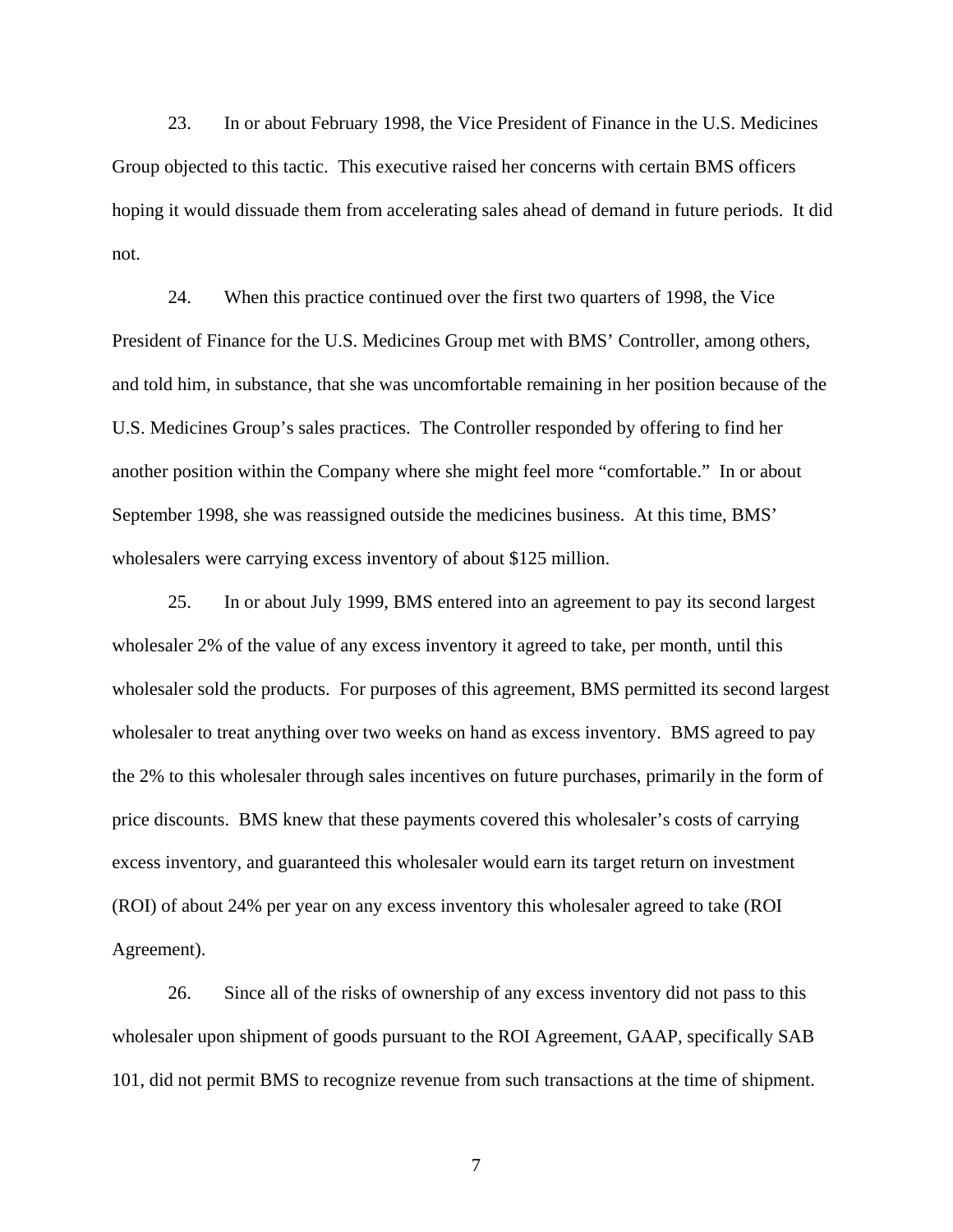Nevertheless, from July 1999 through December 2001, BMS improperly recorded revenue from all shipments to this wholesaler pursuant to the ROI Agreement *upon shipment,* contrary to GAAP.

27. In or about August and October 1999, certain BMS officers met to discuss the 2000 budget. During these meetings, the head of the Worldwide Medicines Group presented a summary of his Group's projections and stated that he anticipated about 12% growth in 2000, with only 5% growth in the first quarter, far lower than BMS needed to achieve the Double-Double. He also stated that the U.S. Medicines Group, which was the driver of his group's growth, had to be slower in the first half of 2000 in order to keep excess wholesaler inventory from increasing. At the end of the third quarter of 1999, excess wholesaler had risen to about \$180 million. Shortly after the October 1999 meeting, he was reassigned to a position outside the medicines business. Within BMS, his reassignment was widely regarded as a message that anyone challenging the targets sought by BMS' officers would be removed or reassigned.

28. The 2000 budget ultimately approved by BMS targeted the Worldwide Medicines Group to grow by 17% in 2000 and the U.S. Medicines Group to grow in excess of 20%. BMS knew from the budget presentations by the head of the medicines business in August and October 1999 that these targets were extremely aggressive and would require the Company to continue engaging in channel stuffing in 2000. BMS also knew that this practice would cause excess wholesaler inventory to increase in 2000.

29. From the first quarter of 2000 through the fourth quarter of 2001, BMS' U.S. Medicines Group engaged in channel stuffing near the end of each quarter in order to meet the targets for 2000 and 2001 established by BMS' officers, as reflected in the budgets for 2000 and 2001, and incremental targets assigned to the U.S. Medicines Group by BMS officers to help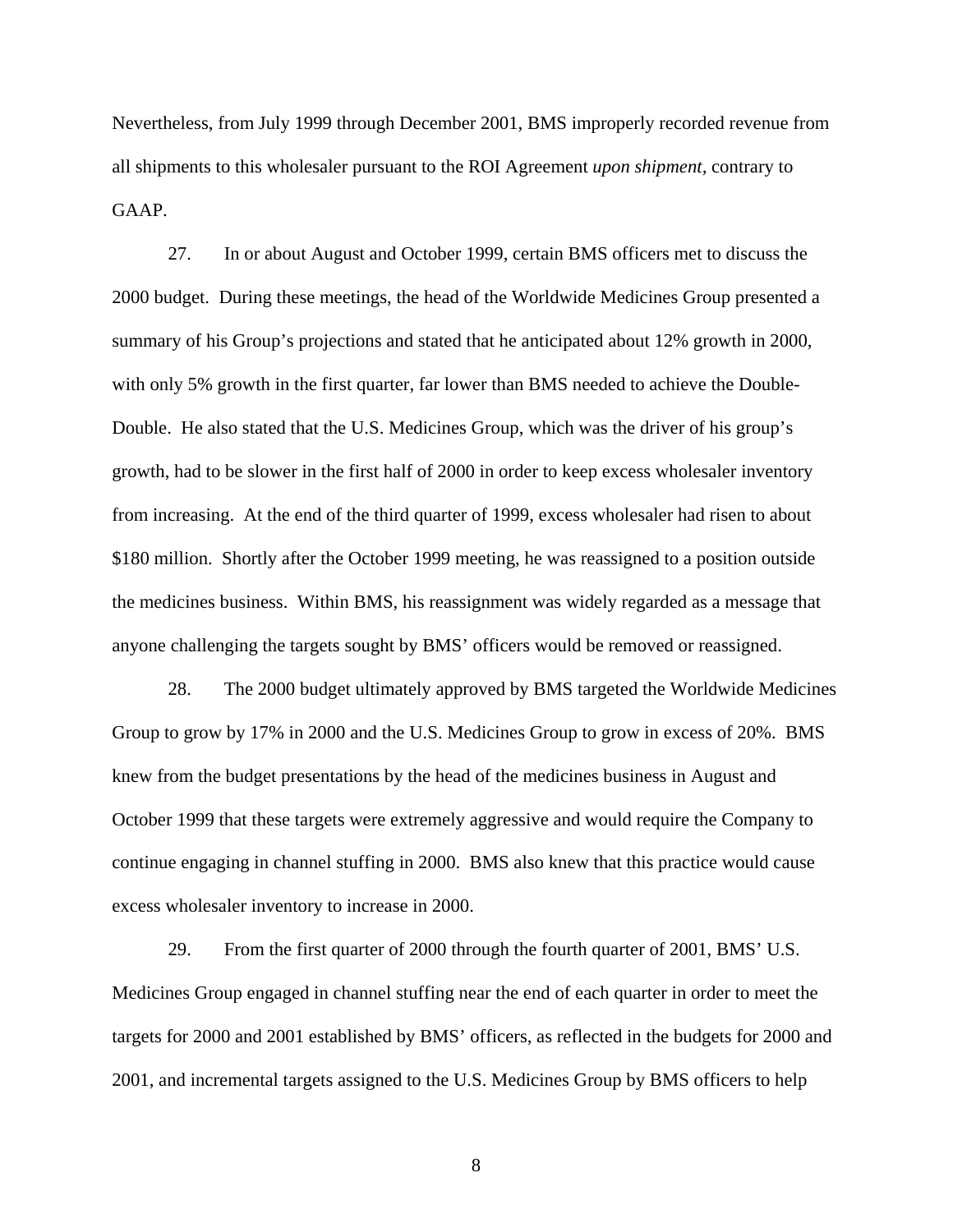close the Company-wide gaps between the targets BMS set for its business units and their actual operating results.

30. BMS' channel stuffing in 2000 and 2001 resulted in a steady build-up in excess wholesaler inventory.

31. At various times during 2000 and 2001, executives both within and outside of BMS' U.S. Medicines Group warned certain BMS officers about the buildup in excess wholesaler inventory caused by channel stuffing and the rising costs BMS was incurring from the sales incentives the Company was granting wholesalers to induce them to take excess inventory.

32. On or about February 11, 2000, three executives in the U.S. Medicines Group, including the Vice President of Finance of the U.S. Medicines Group and the head of trade sales, met with certain BMS officers. At that meeting, the three U.S. Medicines Group executives warned the BMS officers about the buildup in excess wholesaler inventory resulting from channel stuffing over the preceding five quarters, and the rising costs of the sales incentives that were being granted to wholesalers to induce them to take excess inventory. In this meeting, the three U.S. Medicines Group executives explained, among other things: (1) the use of wholesaler sales incentives to boost domestic pharmaceutical sales; (2) the buildup in excess wholesaler inventory over the preceding five quarters; (3) the types of sales incentives that were being offered to wholesalers to induce them to buy more inventory; (4) the percentage and dollar value of U.S. pharmaceutical sales as to which wholesaler incentives had been offered; (5) the tendency of sales to spike in the third month of every quarter; (6) that the sales incentives BMS was using to induce wholesalers to take excess inventory each quarter were costing the Company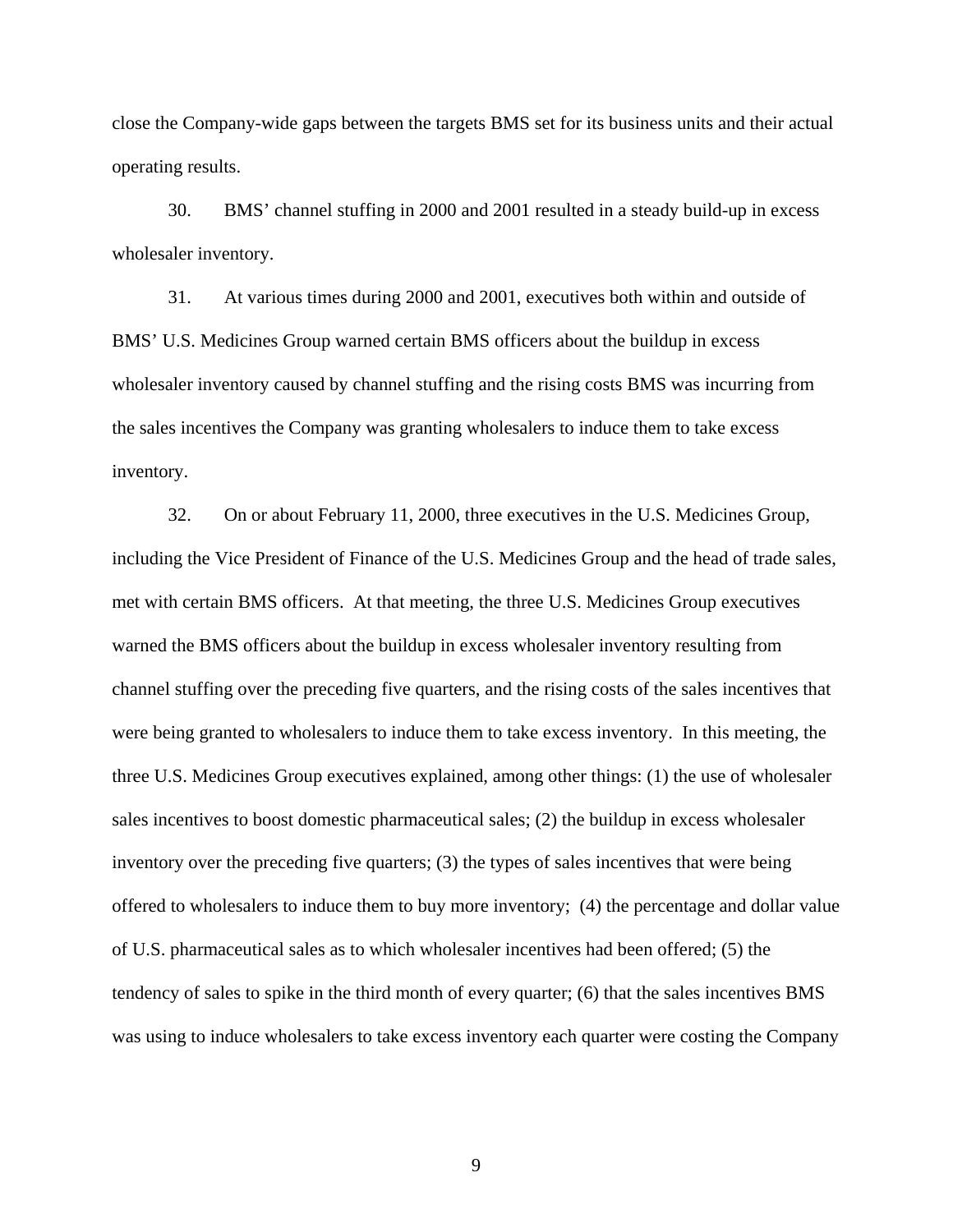millions of dollars each quarter, and such costs were increasing; and (7) the buildup in excess wholesaler inventory could negatively impact BMS' future sales and earnings.

33. On or about February 18, 2000, notwithstanding the U.S. Medicines Group's warning on February 11th about the buildup in excess wholesaler inventory, BMS officers approved an additional \$180 million in pharmaceutical sales to wholesalers to bring February sales closer to projections. BMS extended payment terms by 30 days for wholesalers agreeing to take these additional products. As a result, excess wholesaler inventory rose to about \$230 million by the end of the first quarter of 2000. In addition, the extended payment terms reduced the Company's first quarter cash flow by \$180 million, and cost the Company millions of additional dollars in lost interest income.

34. On or about March 15, 2000, executives in the U.S. Medicines Group, including the Vice President of Finance, again warned certain BMS officers, including the Company's chief financial officer (CFO), about the buildup in excess wholesaler inventory, the risk that the buildup in excess wholesaler inventory posed to BMS' future sales and earnings, and the rising costs of the wholesaler incentives, and recommended that BMS take steps to reduce excess wholesaler inventory by the end of 2000. BMS' CFO responded by stating that he believed the Company should limit excess wholesaler inventory to \$200 million. However, with the knowledge and approval of at least two BMS officers, BMS instead engaged in channel stuffing near the end of every subsequent quarter in 2000 and 2001 to meet the Double-Double and Mega-Double targets.

35. In or about March 2000, BMS retained an outside consultant (Consultant) to study the buildup in excess wholesaler inventory, the wholesaler sales incentives and the Company's relationships with its wholesalers (wholesaler inventory project).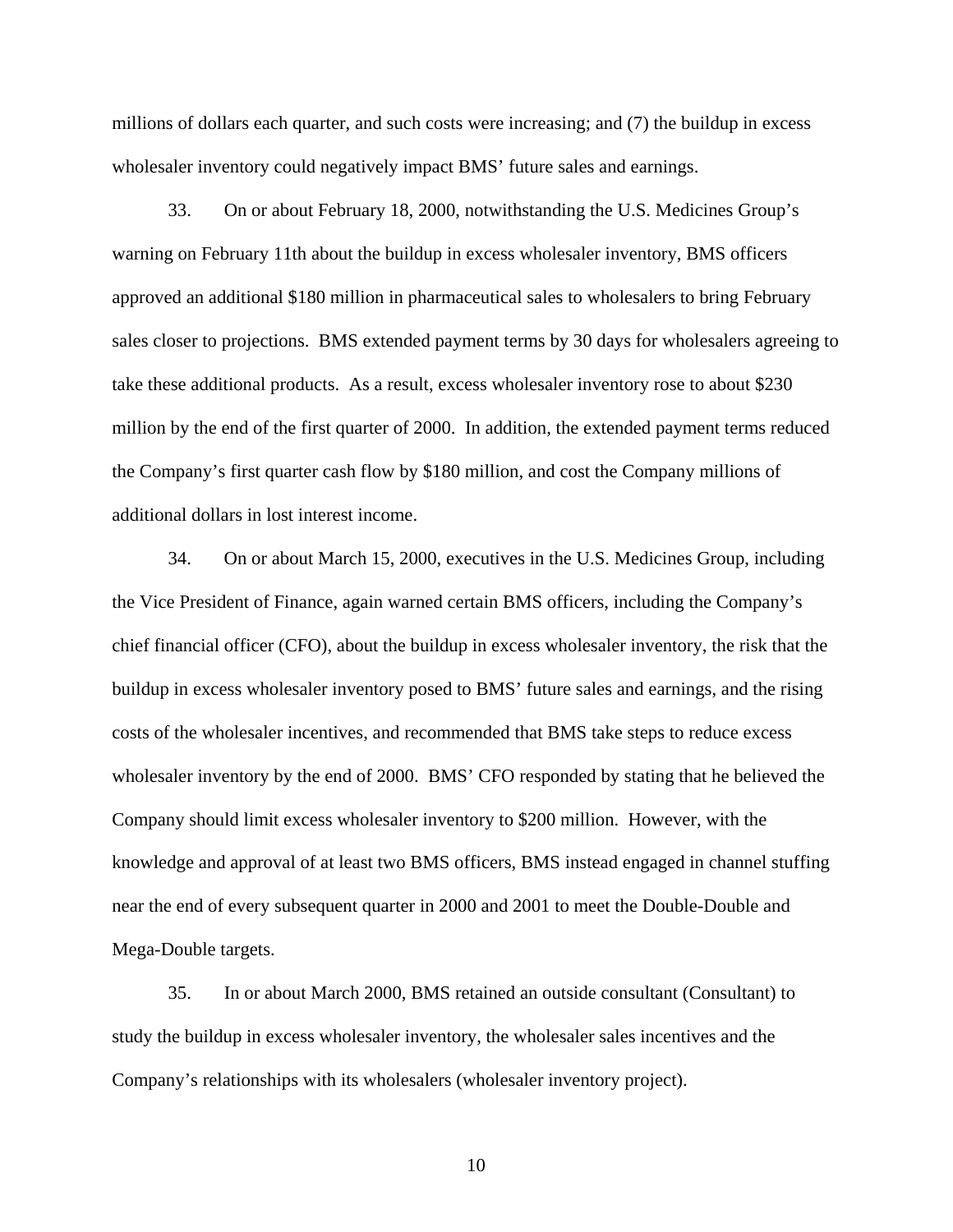36. From in or about April to May 2000, in connection with the wholesaler inventory project, the Consultant investigated the nature of BMS' relationship with its wholesalers, the magnitude of the buildup of excess inventory and the likely effects on BMS' current and future operations.

37. On or about May 19, 2000, the Consultant presented its findings from the wholesaler inventory project to two BMS officers, the Company's Controller and the head of the medicines business, informing them, among other things, that: (1) BMS' wholesalers were carrying between \$230 million of excess inventory at the end of the first quarter of 2000, assuming wholesalers needed one month of inventory on hand for normal operations, and \$387 million of excess inventory, assuming wholesalers needed only 21 days of inventory on hand for normal operations; (2) BMS' wholesalers were carrying high levels of excess inventory, both in absolute terms, and relative to competitors; (3) excess wholesaler inventory "pose[d] risks to earnings" because wholesalers would eventually work down such inventory by destocking, and wholesalers would pass on the increased costs of carrying excess inventory to BMS since they "expect a return on investment above their cost of capital"; (4) "the high levels of [excess wholesaler] inventory and the wholesalers' knowledge of [BMS'] need to meet quarterly targets may increase the wholesalers' leverage"; and (5) the cost of the wholesaler incentives had increased from \$2.31 million in the first quarter of 1999 to \$7.65 million in the first quarter of 2000, and were continuing to increase beyond that.

38. The Consultant recommended that BMS take steps to reduce excess wholesaler inventory levels. However, BMS did not follow this recommendation.

39. Instead, in or about July 2000, BMS entered into an agreement with its largest wholesaler to ensure that its largest wholesaler would continue to take on additional excess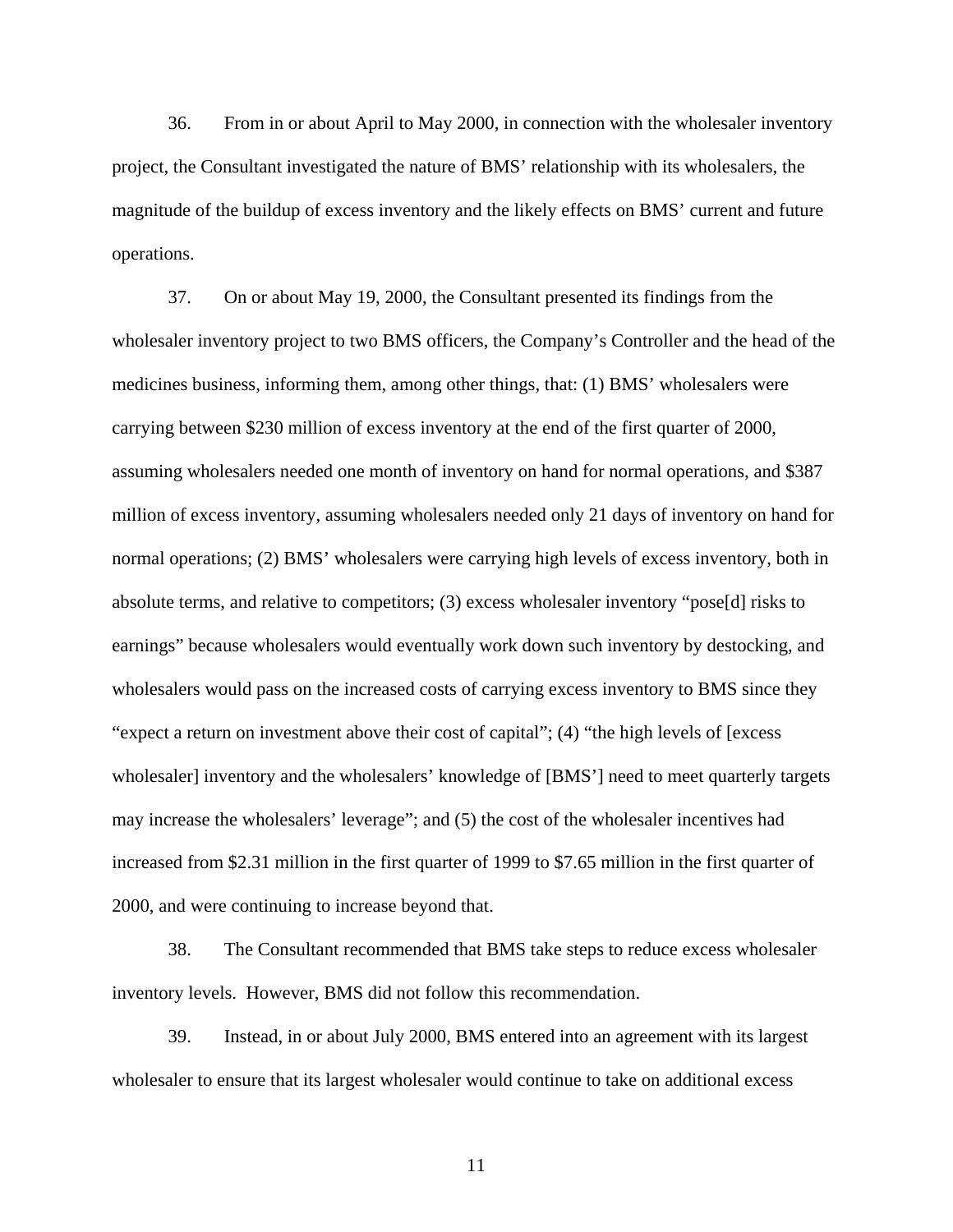inventory. This agreement was substantially similar to the ROI Agreement the Company entered into with its second largest wholesaler about a year earlier. Specifically, the Company agreed to guarantee this wholesaler an annualized ROI of at least 25% on any excess inventory this wholesaler agreed to take. However, for purposes of this agreement, BMS allowed this wholesaler to treat anything over three weeks on hand as excess inventory. BMS further agreed that, if this wholesaler's ROI on excess inventory fell below 25%, the Company would provide this wholesaler with sales incentives on future purchases, primarily in the form of price discounts.

40. BMS knew that this ROI Agreement covered this wholesaler's costs of carrying excess inventory, and guaranteed this wholesaler would meet its target ROI of about 25 percent on any excess inventory this wholesaler agreed to take. Since all of the risks of ownership did not pass to this wholesaler upon shipment of goods pursuant to this ROI Agreement, GAAP did not permit BMS to recognize revenue from sales to this wholesaler pursuant to the ROI Agreement upon shipment. Nevertheless, from July 2000 through at least December 2001, BMS improperly recognized revenue from sales to this wholesaler pursuant to this ROI Agreement *upon shipment*, contrary to GAAP.

 41. In or about August 2000, the U.S. Medicines Group warned BMS officers that the Company had to offer additional sales incentives to the Company's wholesalers to induce them to agree to take \$200-250 million in additional pharmaceutical products in order for the Company to achieve the August sales targets.

 42. On September 28, 2000, BMS publicly announced an even more aggressive growth goal than the Double-Double, called the "Mega-Double." The Mega-Double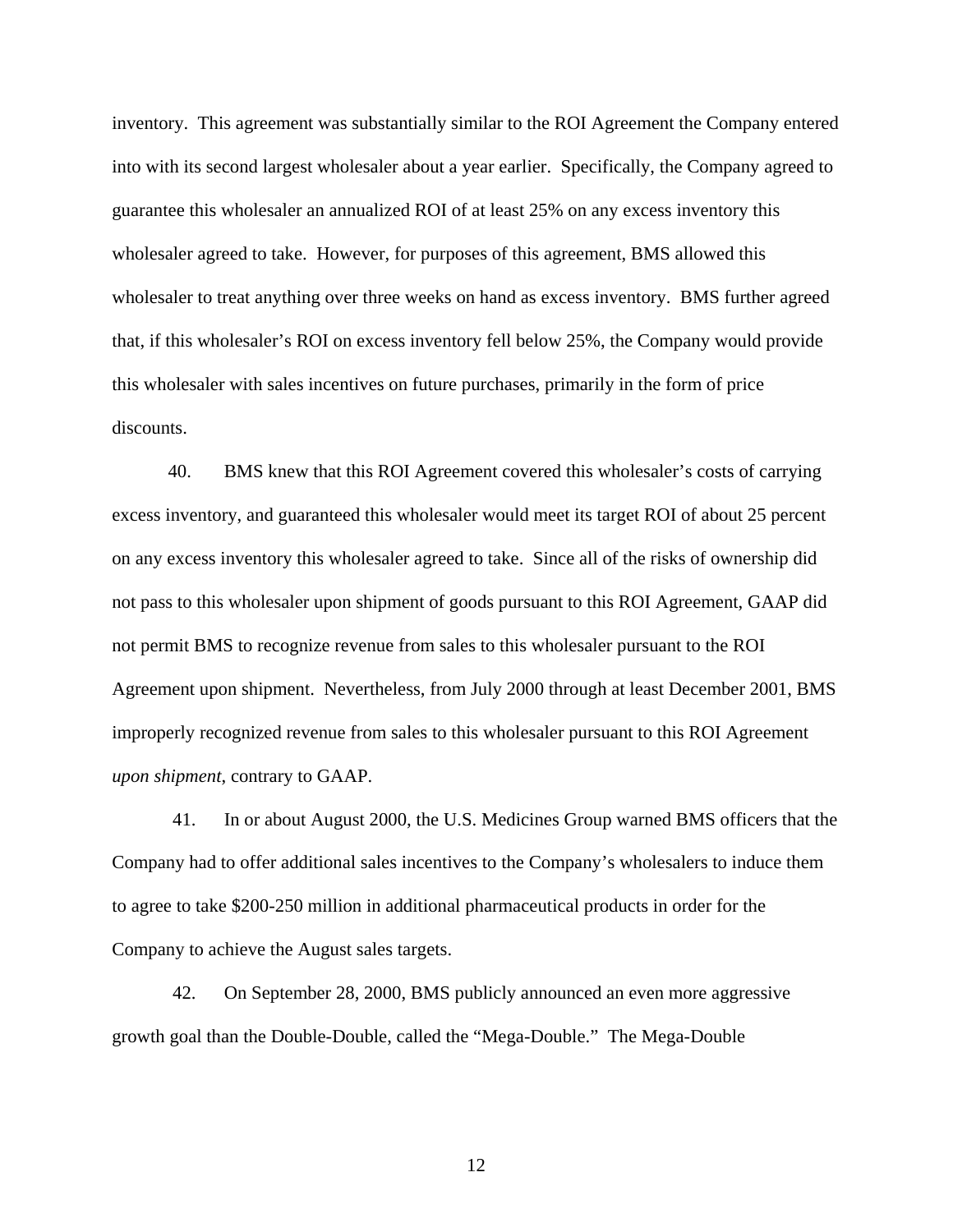significantly increased the pressure on the U.S. Medicines Group to find ways to generate incremental sales and earnings.

43. On October 19, 2000, BMS conducted a conference call with analysts to discuss its third quarter results. During that call, an analyst asked BMS to "review any wholesaler inventory actions in the quarter on various products." The head of BMS' Worldwide Medicines Group falsely stated: "I don't think there was really any significant wholesaler inventory activity in the quarter." He failed to disclose that: (1) BMS was engaging in channel stuffing to meet the targets and guaranteeing its two largest wholesalers specified returns on any excess inventory they agreed to take until they sold the products; (2) channel stuffing was causing a buildup in excess wholesaler inventory; (3) BMS' wholesalers were carrying extraordinarily high levels of excess inventory, in absolute and relative terms, and (4) excess wholesaler inventory posed a risk to BMS' future sales and earnings. At this time, the excess inventory that BMS' wholesalers were carrying had risen to about \$300 million.

44. On or about November 15, 2000, BMS filed its third quarter Form 10-Q. The Company again failed to disclose its channel stuffing activities, the buildup in excess wholesaler inventory, or that the buildup in excess wholesaler inventory posed a material risk to the Company's future sales and earnings.

45. In the fourth quarter of 2000, with the knowledge of at least two BMS officers, BMS again engaged in channel stuffing near the end of the quarter to meet the targets and achieve the Double-Double, which contributed to a further buildup in excess wholesaler inventory. By the end of the fourth quarter of 2000, excess inventory had risen to about \$500 million.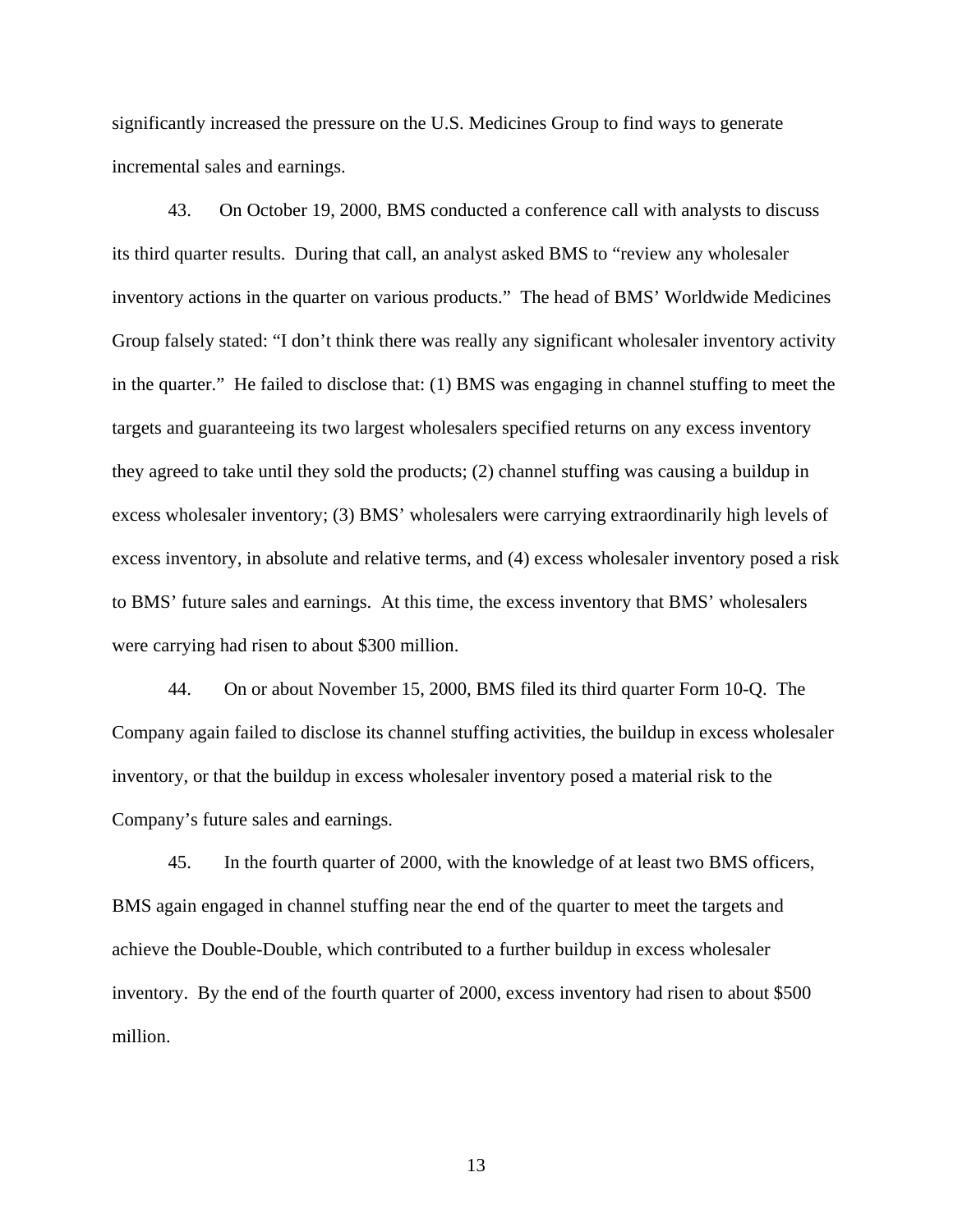46. On January 24, 2001, BMS issued a press release announcing its results for the fourth quarter of 2000 and for the full year 2000. In the release, the Company in essence stated that it accomplished the Double-Double. Specifically, the Company stated, "We have moved from single-digit growth rates seven years ago to an accelerated rate of 15%, helping us to meet the goal we set back then of doubling earnings and earnings per share by the end of 2000, essentially doubling the size of the Company over that period." BMS failed to disclose that its growth was achieved, in significant part, through channel stuffing by guaranteeing its two largest wholesalers specified returns on any excess inventory they agreed to take until they sold the products. BMS also failed to disclose that channel stuffing was causing a buildup in excess wholesaler inventory, which posed a material risk to the Company's future sales and earnings.

47. On or about April 25, 2001, BMS announced record-breaking results for the first quarter of 2001. In a conference call with analysts that day to discuss BMS' first quarter 2001 results, BMS' new CFO misled investors about the excess wholesaler inventory situation. Specifically, an analyst asked: "[G]iven the large number of price increases in Q1, any unusual buying patterns we need to be aware of in Q2?" The new CFO answered:

> … We look at, very closely, the wholesaler stocking inventories, and we've looked at it very closely this quarter as well as with all previously. There are no unusual items that we see at this quarter compared to at year-end. Everything we see is right on target, right consistent with our plans. So there are no unusual items that we see in the inventory levels.

The CFO did not disclose that: (1) excess wholesaler inventory had risen to about \$650 million by the end of the first quarter of 2001; (2) BMS was channel stuffing to meet the Mega-Double targets by guaranteeing its two largest wholesalers specified returns on any excess inventory these wholesalers agreed to take until they sold the products; (3) channel stuffing was causing a steady buildup in excess wholesaler inventory; (4) BMS' wholesalers were carrying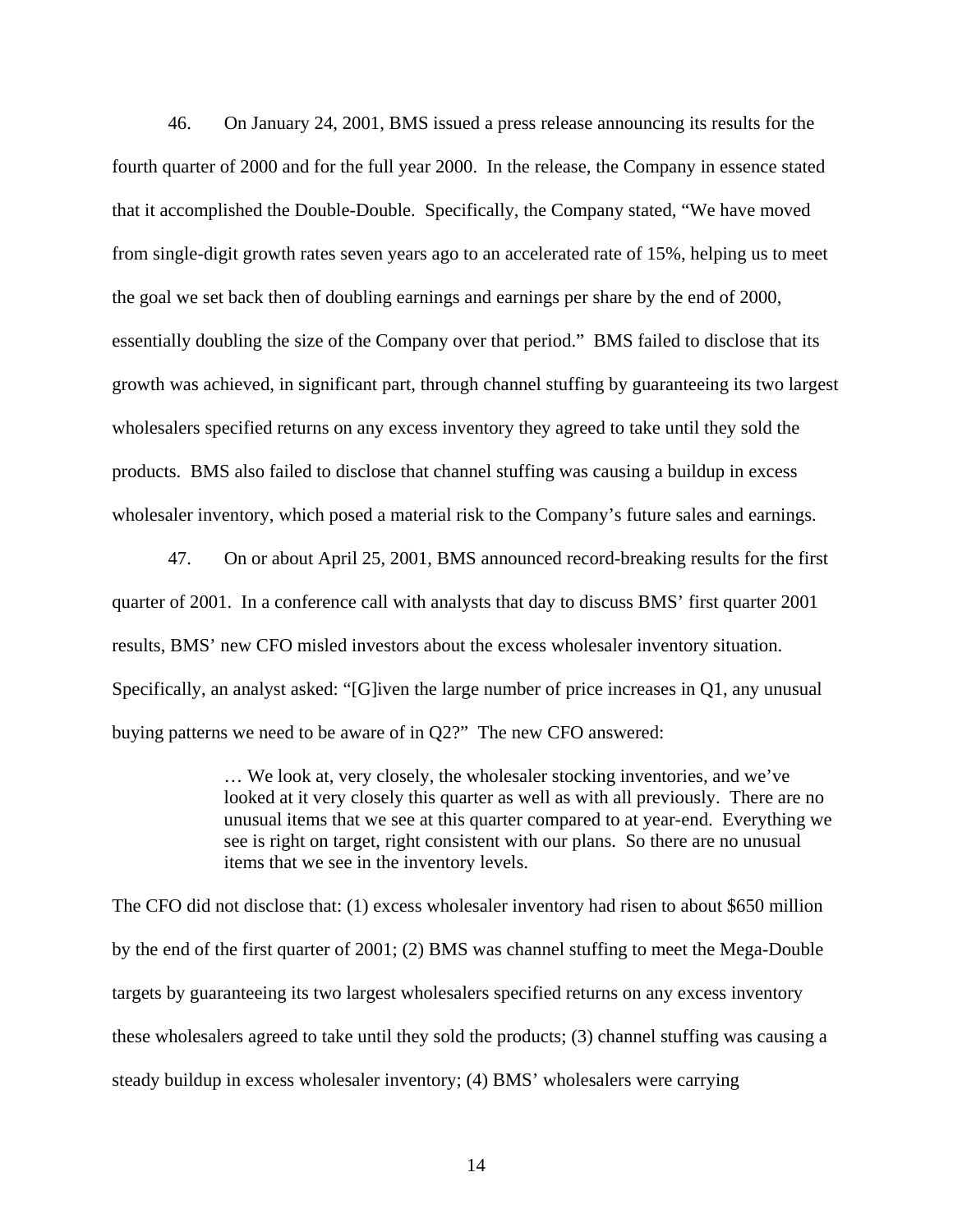extraordinarily high levels of excess inventory; and (5) excess wholesaler inventory posed a material risk to the Company's future sales and earnings.

48. In or about July 2001, with the knowledge and approval of certain BMS officers, the Company decided to announce a price increase for wholesalers, in part, to induce wholesalers to purchase even more excess inventory currently. Prior to the effective date of the new pricing policy, BMS permitted its wholesalers to purchase four weeks of additional inventory of BMS' pharmaceutical products at the current, lower prices. As a result, excess wholesaler inventory levels climbed even higher in the following months.

 49. On or about August 14, 2001, the Vice President of Finance for the U.S. Medicines Group informed the head of the medicines business and BMS' CFO that "we could close the quarter to meet projection, but we would add significantly to the wholesaler pipeline in the process and pay incremental dollars to wholesalers for their carrying costs. Wholesaler inventories would grow even larger at the current 4Q projection …"

 50. On or about August 29, 2001, the Vice President of Finance for the U.S. Medicines Group informed the head of the medicines business and the CFO that, "as a result of delivering orders placed by customers for Q3, … excess inventory at the wholesalers will increase … an additional \$470 million over Q2 ..."

51. In or about October 2001, at a meeting attended by certain BMS' officers, the Vice President of Finance of the U.S. Medicines Group stated that: (1) he estimated there was \$900 million to \$1 billion in excess wholesaler inventory in the channel; and (2) he considered excess wholesaler inventory to be the most serious risk to the U.S. Medicines Group meeting its projections for 2002. The Vice President of Finance of the U.S. Medicines Group also explained that the \$900 million to \$1 billion of excess inventory in the channel represented \$900 million to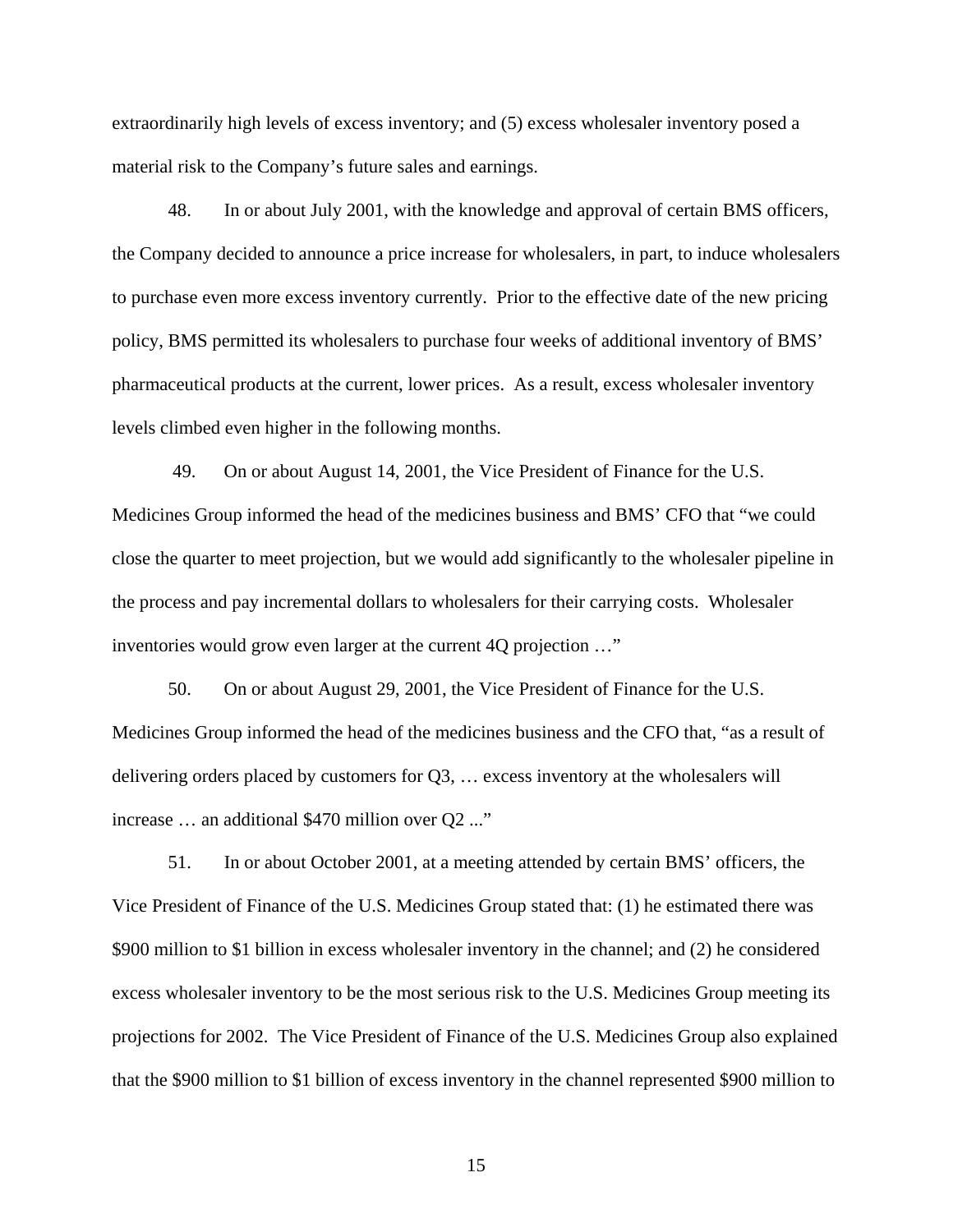\$1 billion of pharmaceutical products that BMS' wholesalers would not need to purchase in 2002.

52. On or about October 23, 2001, BMS announced its third quarter 2001 results, but again failed to disclose that: the Company was engaging in channel stuffing and guaranteeing its two largest wholesalers a specified return on investment on any excess inventory they agreed to carry; channel stuffing was causing an extraordinary buildup in excess wholesaler inventory; and excess wholesaler inventory posed a material risk to the Company's future sales and earnings. BMS also failed to disclose that the Company was incurring tens of millions of dollars in costs per quarter from the sales incentives to its two largest wholesalers to guarantee them specified returns on any excess inventory they agreed to take until they sold the products.

53. On or about October 23, 2001, in a conference call with securities analysts regarding BMS' third quarter results, BMS' CFO misled the market, stating: "Our wholesaler inventory levels in the U.S. overall increased a couple of weeks. [The Company] anticipate[s] lower levels in the fourth quarter." The CFO failed to disclose that: (1) BMS had been channel stuffing near the end of every quarter since at least the first quarter of 1999 and guaranteeing its two largest wholesalers specified returns on any excess inventory they agreed to take until these wholesalers sold the products; (2) channel stuffing had caused excess wholesaler inventory of BMS' products to steadily increase to at least \$1 billion at the time of the call; and (3) at the time of the call, BMS had no plan to work down excess wholesaler inventory in the fourth quarter of 2001.

54. On December 18, 2001, the head of BMS' U.S. Primary Care Division, a division of the U.S. Medicines Group, warned a BMS officer about the high levels of wholesaler inventory in the channel.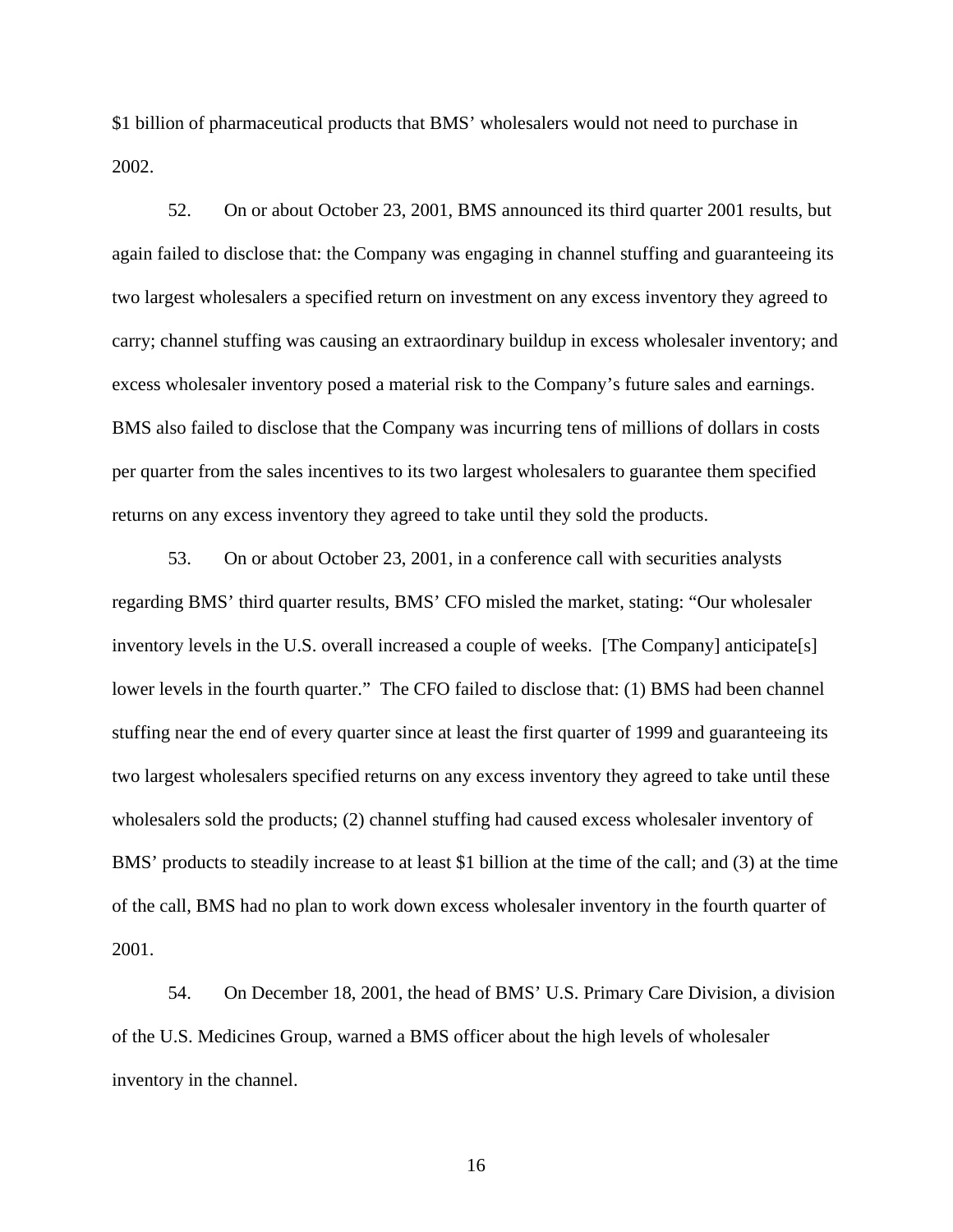55. At no time during 2000 or 2001 did BMS disclose that: (1) it was materially inflating its results through channel stuffing and guaranteeing its two largest wholesalers specified returns on any excess inventory they agreed to take until these wholesalers sold the products; (2) channel stuffing was causing a steady buildup in excess wholesaler inventory; (3) excess wholesaler inventory posed a material risk to the Company's future sales and earnings; and (4) the sales incentives the Company was granting to its two largest wholesalers to induce them to take excess inventory was costing BMS millions of dollars each quarter and these costs were rapidly increasing.

# **3. Additional Improper Accounting**

### **a. "Cookie Jar" Reserves**

56. When BMS' results fell short of Wall Street's consensus earnings estimates despite its efforts to stuff excess inventory into the channel, the Company used "cookie jar" reserves to further inflate its earnings in order to meet those estimates.

57. During the relevant period, in furtherance of the scheme and to manage earnings, BMS created phony divestiture reserves that could be reversed into earnings in subsequent quarters when the Company needed a penny or two per share of earnings in order meet BMS' earnings targets and the Wall Street analysts' consensus earnings estimate. BMS thereby fraudulently transformed one-time gains into operating income, thus giving investors the false impression that BMS' continuing operations had met or exceeded its targets.

58. BMS improperly created and reversed reserves in connection with divestitures in at least the following amounts: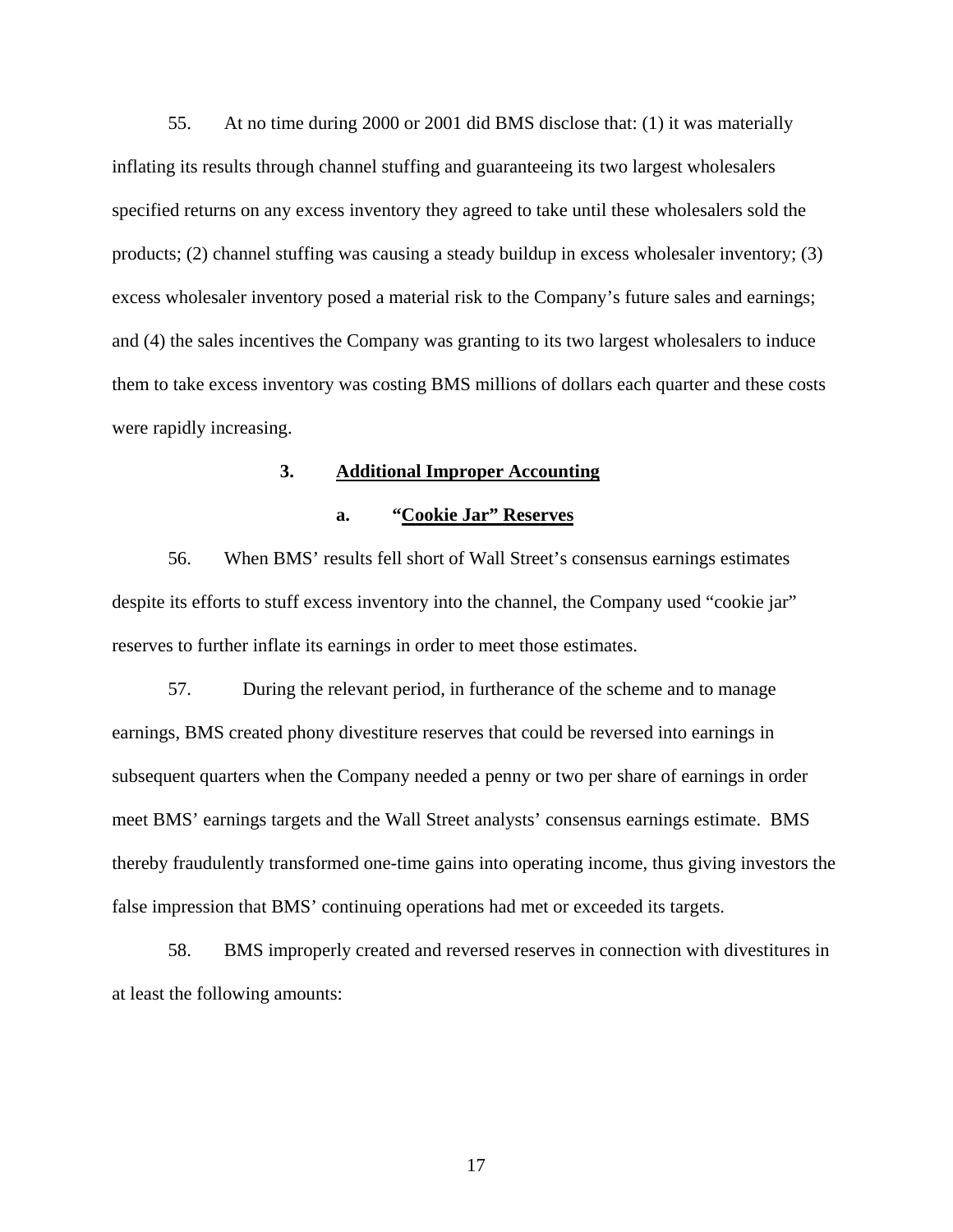**Amount of Divestiture** 

 **Reserves Divestiture Reserves Inappropriately Inappropriately Fraud Year Established Reversed Into Income** 

2000 \$104 million \$66 million 2001 \$115 million \$157 million

59. For each divestiture, BMS' Corporate Controller, and later CFO, reviewed an assistant controller's calculation of the gain (or loss) on the transaction. GAAP permits a company to establish reserves only for identifiable, probable and estimable risks. Instead, in each case, the Controller inflated the reserves above what the assistant controller had determined to be necessary to cover the costs associated with the transaction, contrary to GAAP.

60. The Controller told his assistant controllers that he wanted no surprises, smooth earnings, and no unusual gains or losses that BMS would have to explain to investors. As a result, his assistant controllers inflated reserves as directed. The Controller also suggested that his assistant controllers create inappropriate "corporate contingency" reserves not in accordance with GAAP in addition to the reserves established for identified costs or expenses associated with the divestiture transactions in question. The Controller approved all of his assistant controllers' gain calculations, along with the reserves created in connection with each divestiture.

61. Following the creation of these cookie jar reserves, the Controller oversaw and approved the improper reversal of portions of such reserves into operating income.

62. The Controller kept track of the "corporate contingency" reserves, and other inflated reserve accounts, by recording them on a reserve schedule. The reserve schedule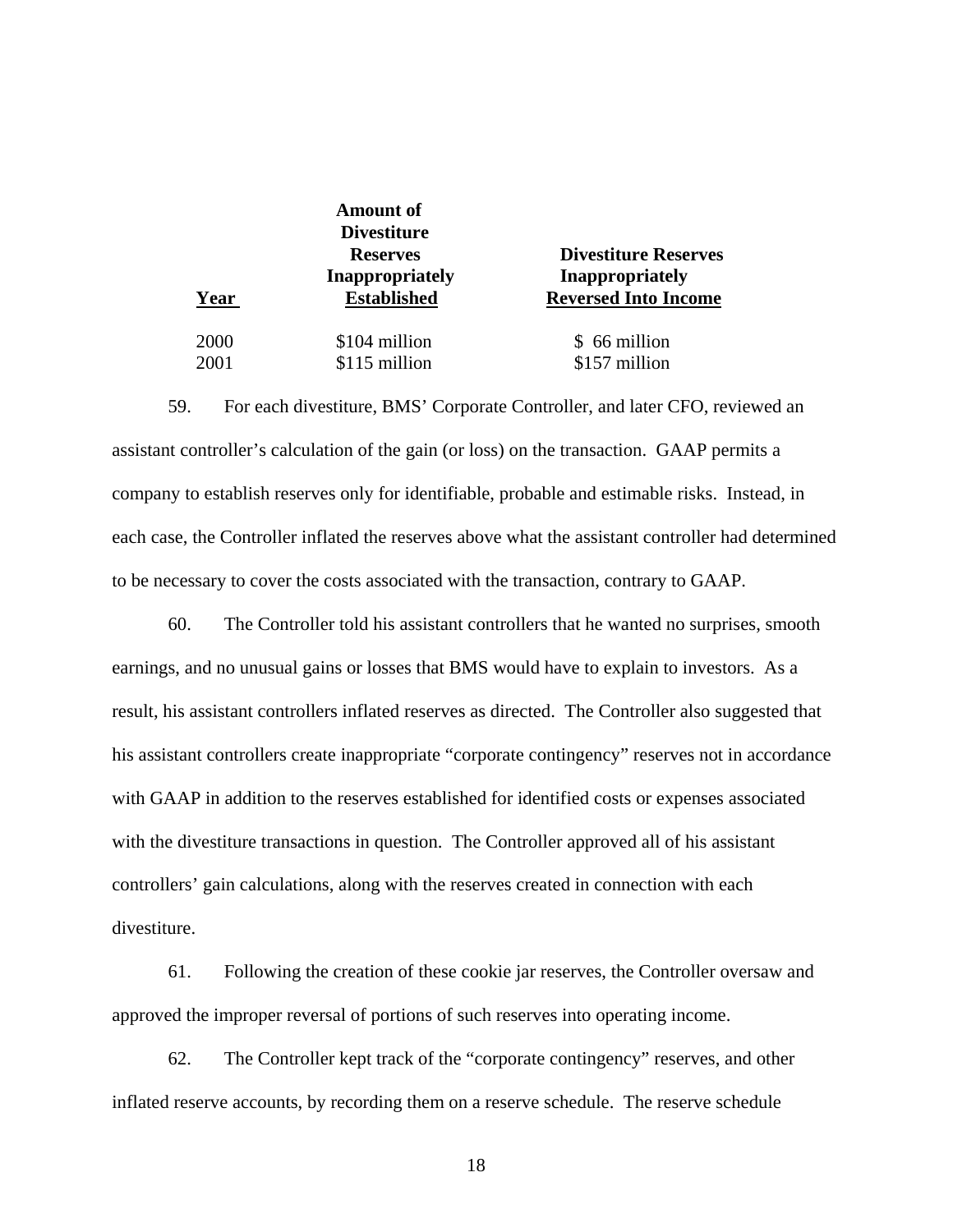operated as a scorecard that tracked, on a quarterly basis, when cookie jar reserves were created, and when they were reversed into operating income. The head of the corporate staff accounting department, who reported to the Controller, maintained the reserve schedule. Only excess reserves that could be reversed into earnings were placed on the reserve schedule. The Controller decided which reserves were placed on the schedule and which reserves were removed or reversed into earnings, or his assistant controllers did so with his approval.

63. BMS used these cookie jar reserves to give the Company the incremental earnings it needed to falsely claim that it met analysts' consensus earnings estimates in the second quarter of 2000, and the first, third and fourth quarters of 2001.

64. In March 2003, BMS restated most of the divestiture reserves listed on the reserve schedules. In its March 2003 restatement, BMS admitted that there was no "quantifiable or specific category of liability supporting the establishment of ... portions of these liabilities and such amounts were ultimately inappropriately reversed."

# **b. Failure to Properly Accrue for Medicaid and Prime Vendor Rebate Liabilities**

65. As a result of the buildup in excess wholesaler inventory, BMS materially understated its accruals for certain rebate liabilities incurred by the Company in connection with pharmaceutical sales of about \$3.7 billion associated with its channel stuffing.

66. BMS knew that a portion of its pharmaceutical products would be sold by the wholesalers to Medicaid recipients or prime vendors. Prime vendors are customers of the wholesalers who purchase large quantities of BMS' products. BMS knew that it had alternate pricing arrangements with these customers and these special pricing arrangements required BMS to pay rebates to these customers. The Medicaid Rebate Program is a federal program that is managed by the individual member states. The purpose of the Medicaid Rebate Program is to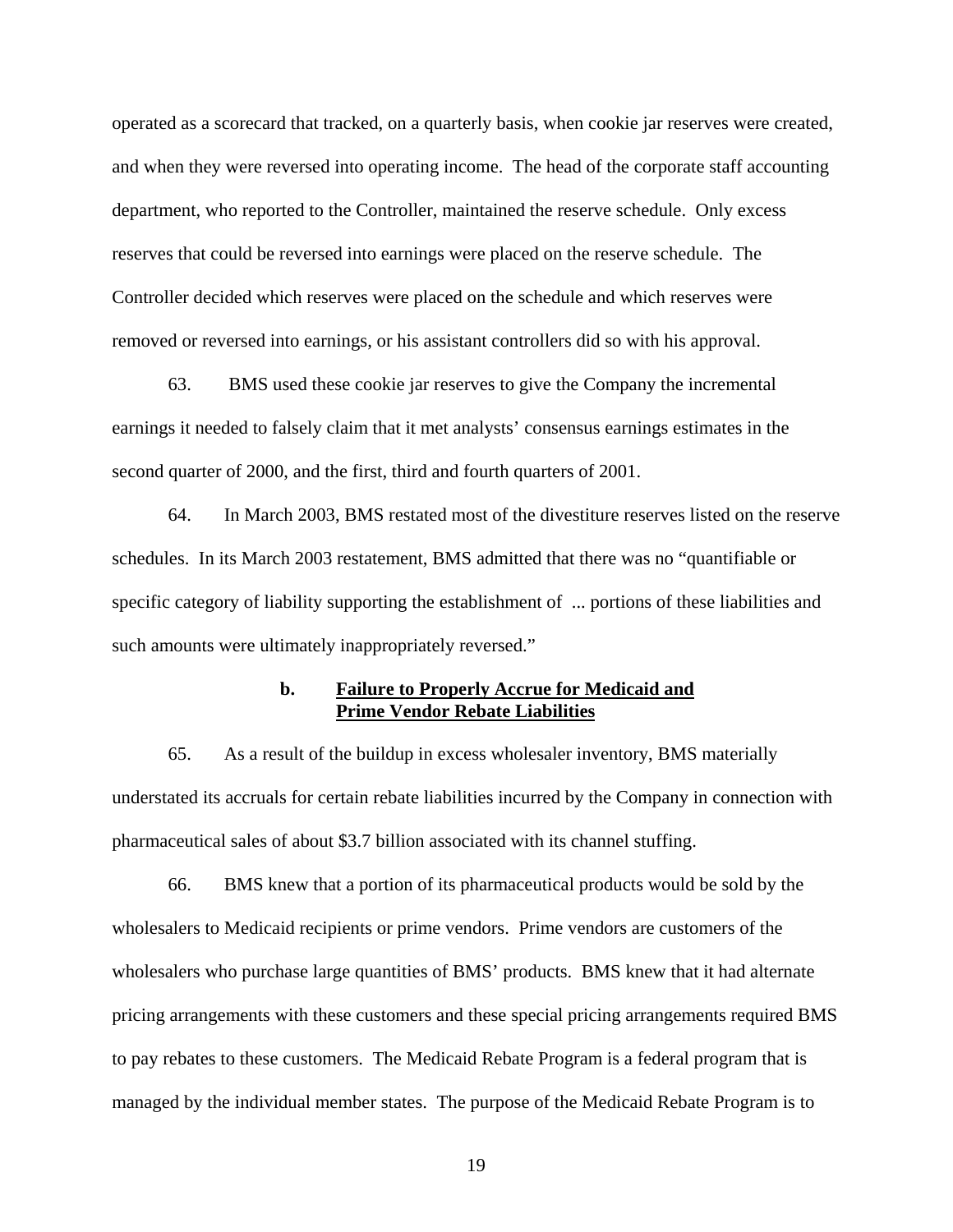ensure that Medicaid pays outpatient drug prices that are as low as the prices paid by managed healthcare plans or other customers. That objective is met through the payment of rebates by drug manufacturers, such as BMS, to state Medicaid agencies.

67. Under GAAP, at all relevant times, BMS was required to estimate and accrue for Medicaid and prime vendor rebate liabilities at the time of sale to the wholesalers by recording a reduction to revenue and a corresponding liability.

68. As explained above in paragraphs 20 through 55, BMS sold excess inventory to its wholesalers near the end of every quarter in 2000 and 2001 to meet the annual budget targets set by BMS' officers, which were driven by the Double-Double and Mega-Double growth goals. GAAP required BMS to estimate and accrue for Medicaid and prime vendor rebate liabilities on all sales at the time of sale to wholesalers. However, at the insistence of the Controller, and later the CFO, BMS did not fully accrue for Medicaid and prime vendor rebate liabilities with respect to the excess inventory of BMS' pharmaceutical products at the wholesalers, contrary to GAAP.

69. As a result of understating its accruals for Medicaid and prime vendor rebate liabilities, BMS inflated its pre-tax earnings in 2001 and 2000 by \$145 million and \$117 million, respectively.

70. On or about April 25, 2002, BMS admitted that it underaccrued for Medicaid and prime vendor rebate liabilities in 2000 and 2001 in connection with pharmaceutical sales associated with the channel stuffing, and took a one-time adjustment to increase these accruals. This one-time adjustment reduced the Company's first quarter 2002 pre-tax net earnings by \$262 million.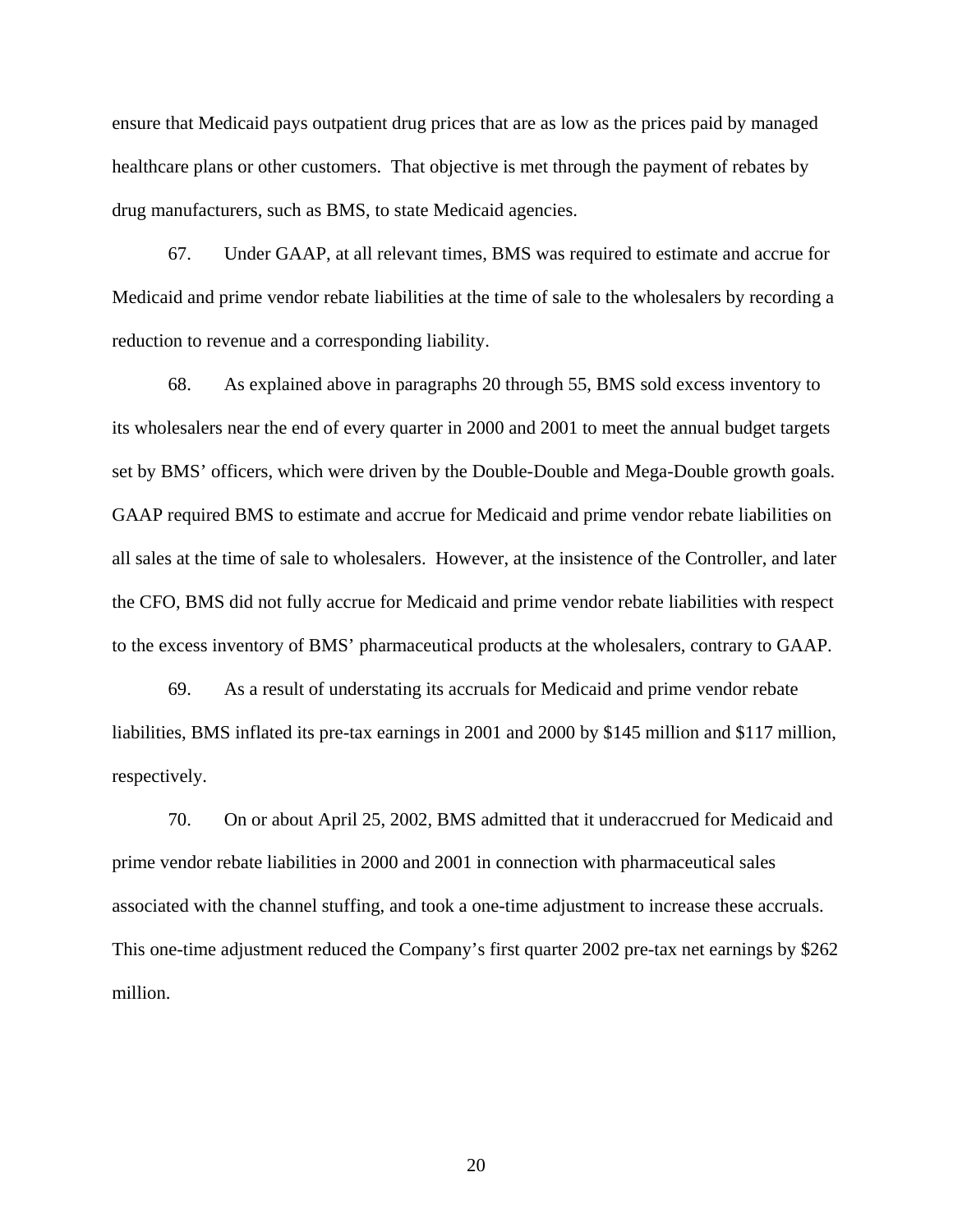## **C. THE SCHEME UNRAVELS**

71. In or about February 2002, BMS initiated an internal investigation of wholesaler

incentives.

72. By late March 2002, BMS' internal investigation confirmed the channel stuffing

activities explained above, including the ROI Agreements with its top two wholesalers.

73. On April 1, 2002, BMS filed its Form 10-K for 2001 and, in the Management

Discussion and Analysis section, partially disclosed its channel stuffing activities:

Average wholesaler inventories of products in the U.S. increased during 2001 by approximately four weeks of its average sales to these wholesalers primarily due to sales incentives offered by the Company to them. As a result, the Company estimates the Company's 2001 domestic pharmaceutical sales included approximately four weeks of additional sales. The Company believes current inventories of its products held by wholesalers in the U.S. significantly exceed levels the Company considers desirable on a going forward basis. The Company is in the process of developing a plan (wholesaler inventory work down plan) to reduce these wholesaler inventory levels. This Company expects this reduction in wholesaler inventories to lower levels will negatively impact its results in future periods.

74. On April 3, 2002, BMS announced that its past earnings projections were

"dramatically off track," and warned investors that its 2002 earnings could drop by as much as 46 percent, in part, because of anticipated wholesaler destocking in 2002. BMS also disclosed that the Company's wholesaler inventory workdown plan would negatively impact its pre-tax earnings by \$0.35 to \$0.40 per share, or about \$800 million to \$1 billion. BMS also announced that, because of these problems, the head of the medicines business would be leaving the Company, the Company's Chairman and CEO had personally assumed responsibility for the medicines business, and the Company had taken other steps to address the excess wholesaler inventory problem. As a result of the disclosures on April  $1<sup>st</sup>$  and April  $3<sup>rd</sup>$ , BMS' share price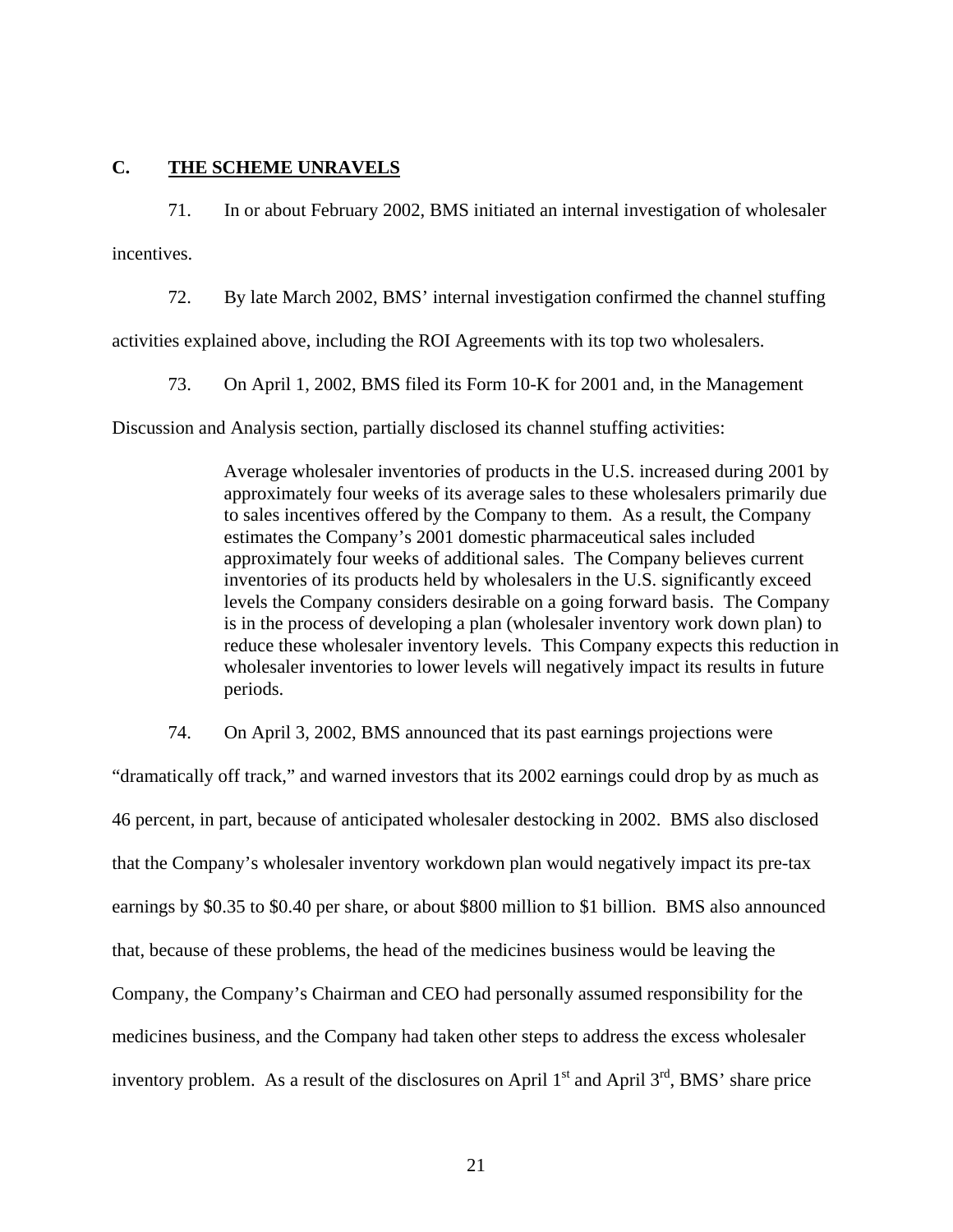dropped \$8.34 from \$40.49, its closing price on March 28, 2002, to \$32.15, its closing price on April 4, 2002, a decline of about 20%.

75. On October 24, 2002, BMS announced that it expected to restate approximately \$2 billion in sales primarily from fiscal 2000 and 2001 due to revenue recognition timing errors. The Company also disclosed that the decision to restate was based on "further review and consideration of the company's accounting for its previously disclosed wholesaler inventory situation and on recent advice from the company's auditors, P[wC]…" In response to this announcement, the Company's stock further dropped from \$24.79 to \$24.17.

# **E. THE RESTATEMENT**

76. In March 2003, BMS restated its financial statements for 1997 through the first two quarters of 2002. In its March 2003 restatement, BMS admitted:

> The Company experienced a substantial buildup of wholesaler inventories in its U.S. pharmaceuticals business over several years, primarily in 2000 and 2001. This buildup was primarily due to sales incentives offered by the Company to its wholesalers. These incentives were generally offered towards the end of a quarter in order to incentivize wholesalers to purchase products in an amount sufficient to meet the Company's sales projections established by the Company's officers.

77. In its March 2003 restatement, the Company also admitted, among other things,

that: (1) from the third quarter of 1999 through the fourth quarter of 2001, the Company improperly recognized upon shipment nearly \$2 billion in revenue from pharmaceutical sales to its two largest wholesalers; (2) as a result of sales incentives offered to its other wholesalers, there was a buildup at these other wholesalers "in the range of \$550 to 750 million at December 31, 2001"; (3) the Company improperly created, reversed or otherwise improperly accounted for acquisition, divestiture and restructuring reserves; (4) the Company committed numerous other books and records violations, including improper accounting for: product returns, dividends, and other items, which, further inflated its 2001 and 1999 earnings, in the aggregate, by \$37 million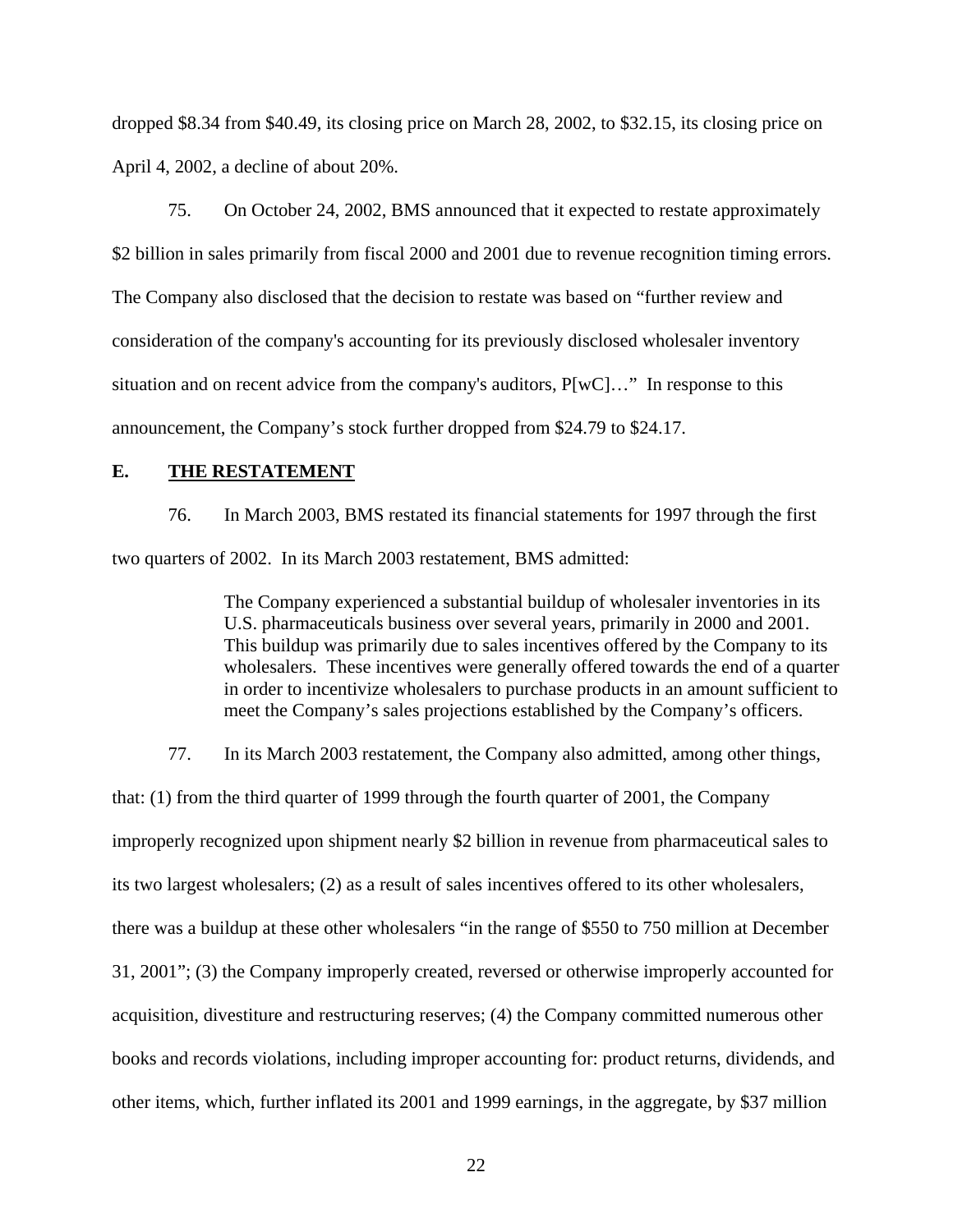and \$139 million respectively; (5) the "errors and inappropriate accounting resulted, at least, in part, from a period of unrealistic expectations, and consequent overestimation of products"; and (6) PwC had identified and communicated two "material weaknesses" relating to the Company's accounting and public financial reporting of significant matters, and its initial recording and management review and oversight of certain accounting matters. On March 10, 2003, the day BMS announced the Restatement, the Company's share price further dropped from about \$21.32, the previous day's closing price, to about \$21.04.

# **COUNT I**

# **Violations of Section 17(a)(1) of the Securities Act of 1993 [15 U.S.C. §77q(a)(1)]**

78. Paragraphs 1 through 64 and 71 through 77 are realleged and incorporated by reference as if set forth fully herein.

79. In or about July 2001 and later, BMS, in the offer or sale of securities, by the use of the means or instruments of transportation and communication in interstate commerce or by use of the mails, directly or indirectly: employed devices, schemes or artifices to defraud, as described above in paragraphs 9 through 65 and 71 through 78.

80. BMS knew or was reckless in not knowing of the facts and circumstances described above in Paragraphs 9 through 65 and 71 through 77.

81. By reason of the activities described in paragraphs 78 through 80, BMS violated Section 17(a)(1) of the Securities Act of 1933 [15 U.S.C. §77q(a)(1)].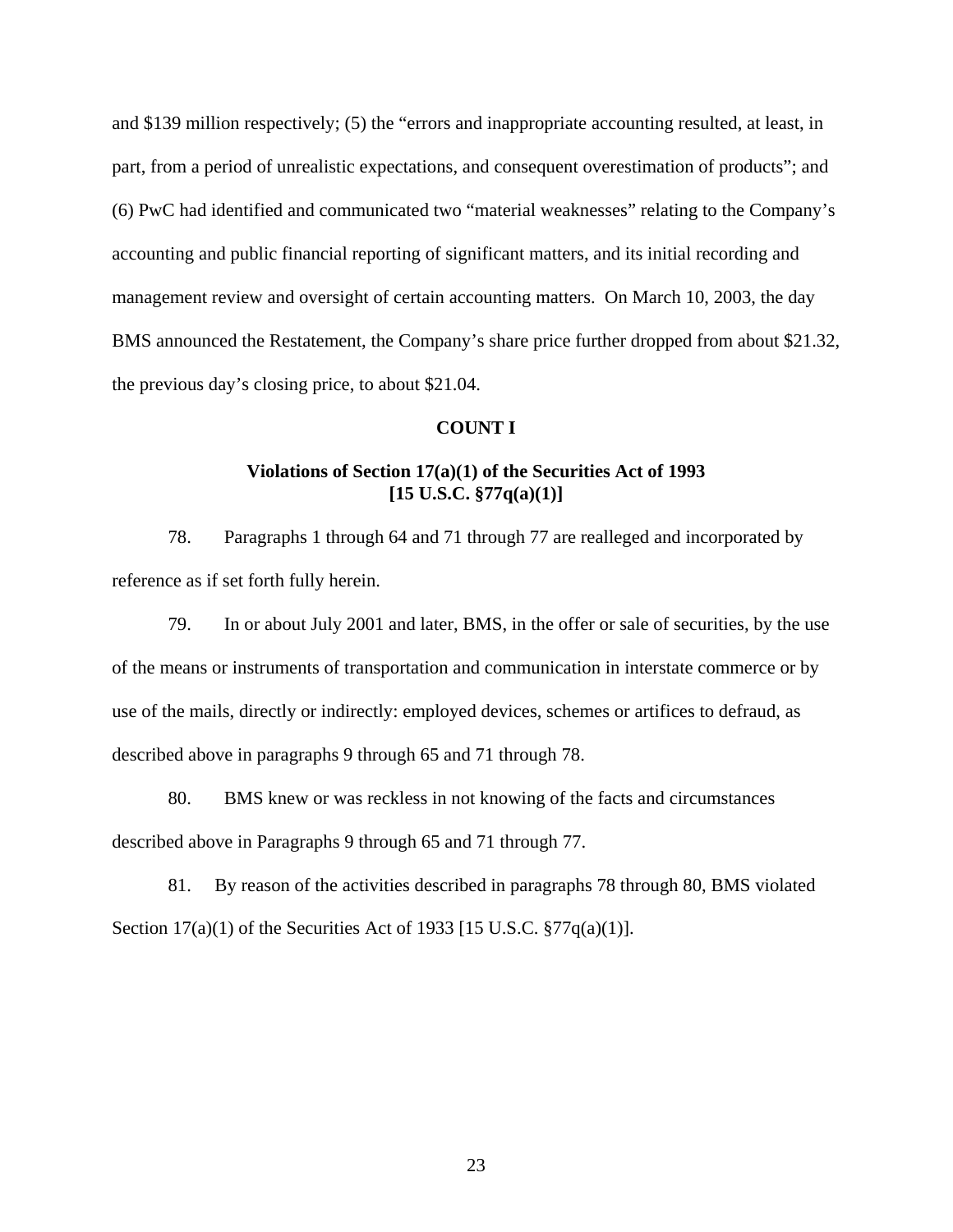### **COUNT II**

# **Violations of Sections 17(a)(2) and 17(a)(3) of the Securities Act of 1933 [15 U.S.C. §§77q(a)(2) and 15 U.S.C. §77q(a)(3)]**

82. Paragraphs 1 through 64 and 71 through 77 are realleged and incorporated by reference as if set forth fully herein.

83. In or about July 2001, and later, BMS, in the offer and sale of securities, by the use of the means or instruments of transportation or communication in interstate commerce and by use of the mails, directly or indirectly: obtained money by means of an untrue statement of a material fact or an omission to state a material fact necessary in order to make the statements made, in the light of the circumstances under which they were made, not misleading; or engaged in transactions, practices or courses of business which operated as a fraud or deceit upon the purchasers of such securities, as set forth above in paragraphs 9 through 64 and 71 through 78.

84. By reason of the activities described in paragraphs 82 and 83, BMS violated Sections 17(a)(2) and 17(a)(3) of the Securities Act of 1993 [15 U.S.C. § 77q(a)(2), §77q(a)(3)].

## **COUNT III**

# **Violations of Section 10(b) of the Securities Exchange Act of 1934 [15 U.S.C. §78j(b)] and Rule 10b-5 Promulgated Thereunder [17 C.F.R. §240.10b-5]**

85. Paragraphs 1 through 64 and 71 through 77 are realleged and incorporated by reference as if set forth fully herein.

86. From at least the first quarter of 2000 (ended March 30, 2000) through at least the fourth quarter of 2001 (ended December 31, 2001), as a result of the activities described above in paragraphs 9 through 64 and 71 through 78, BMS, in connection with the purchase or sale of securities, by the use of the means and instrumentalities of interstate commerce, the mails, or the facilities of a national securities exchange, directly or indirectly: (a) employed devices, schemes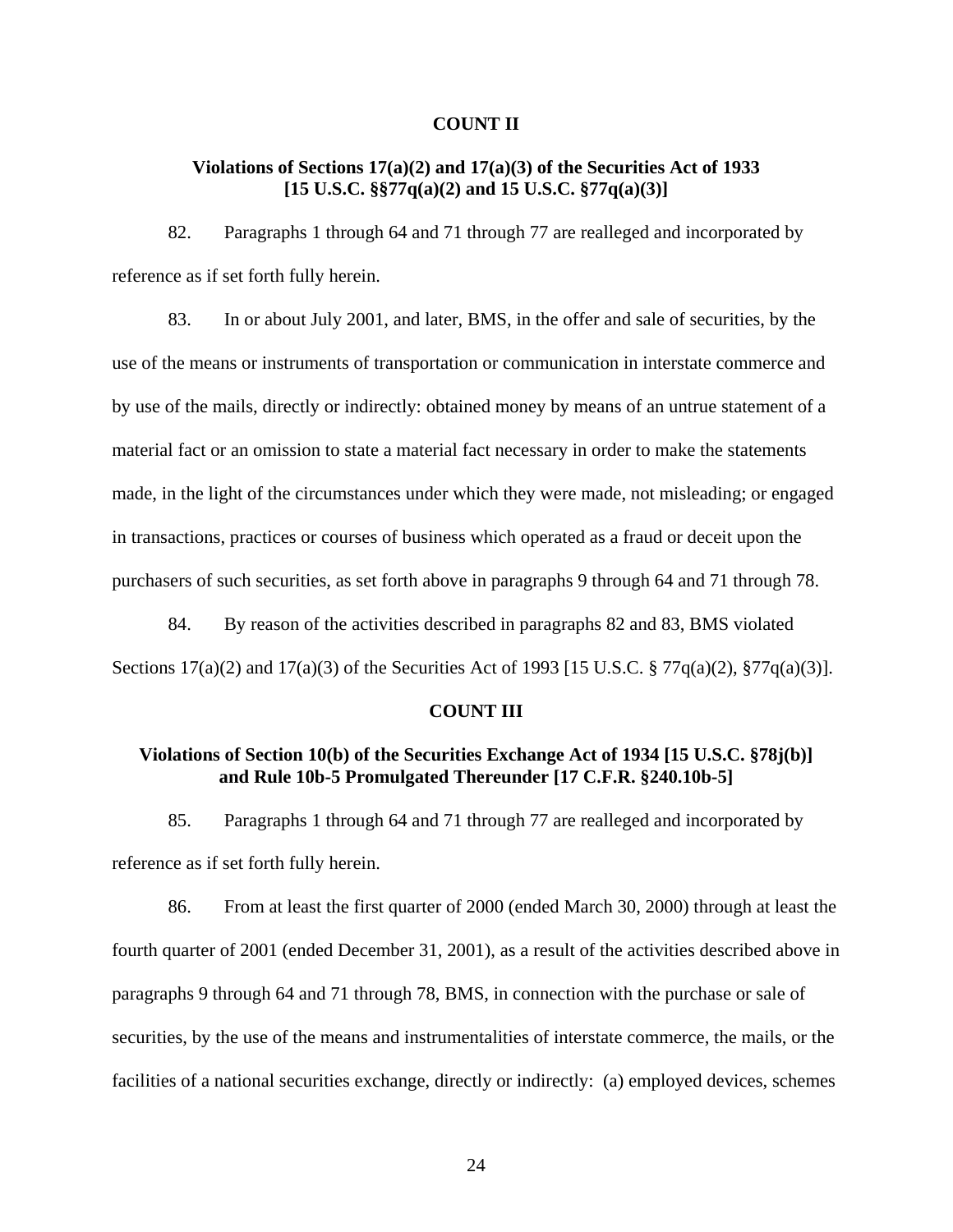or artifices to defraud; (b) made untrue statements of material fact or omitted to state material facts necessary in order to make the statements made, in light of the circumstances under which they were made, not misleading; or (c) engaged in acts, practices or courses of business which operated as a fraud or deceit upon purchasers and sellers of securities in violation of Section 10(b) of the Exchange Act [15 U.S.C. §78j(b)] and Rule 10b-5 [17 C.F.R. §240.10b-5] promulgated thereunder.

87. BMS knew or was reckless in not knowing of the facts and circumstances described in paragraphs 9 through 64 and 71 through 77 above.

88. By reason of the activities described in paragraphs 86 through 88, BMS violated Sections 10(b) of the Securities Exchange Act of 1934 [15 U.S.C. §78j(b)] and Rule 10b-5 thereunder [17 C.F.R. §240.10b-5.]

### **COUNT IV**

#### **Violations of Section 13(b)(5) of the Securities Exchange Act of 1934 [15 U.S.C. §78m(b)(5)]**

89. Paragraphs 1 through 77 are realleged and incorporated by reference as if set forth fully herein.

90. From the first quarter of 2000 through the fourth quarter of 2001, BMS engaged in fraudulent earnings management scheme in the course of which the Company knowingly circumvented or knowingly failed to implement a system of internal accounting controls and knowingly falsified books, records, and accounts of the Company that were subject to Section 13(b)(2)(A) of the Exchange Act [15 U.S.C. §78m(b)(2)].

91. By reason of the activities described in paragraphs 89 and 90 above, BMS violated Section 13(b)(5) of the Securities Exchange Act of 1934 [15 U.S.C. §78m(b)(5)].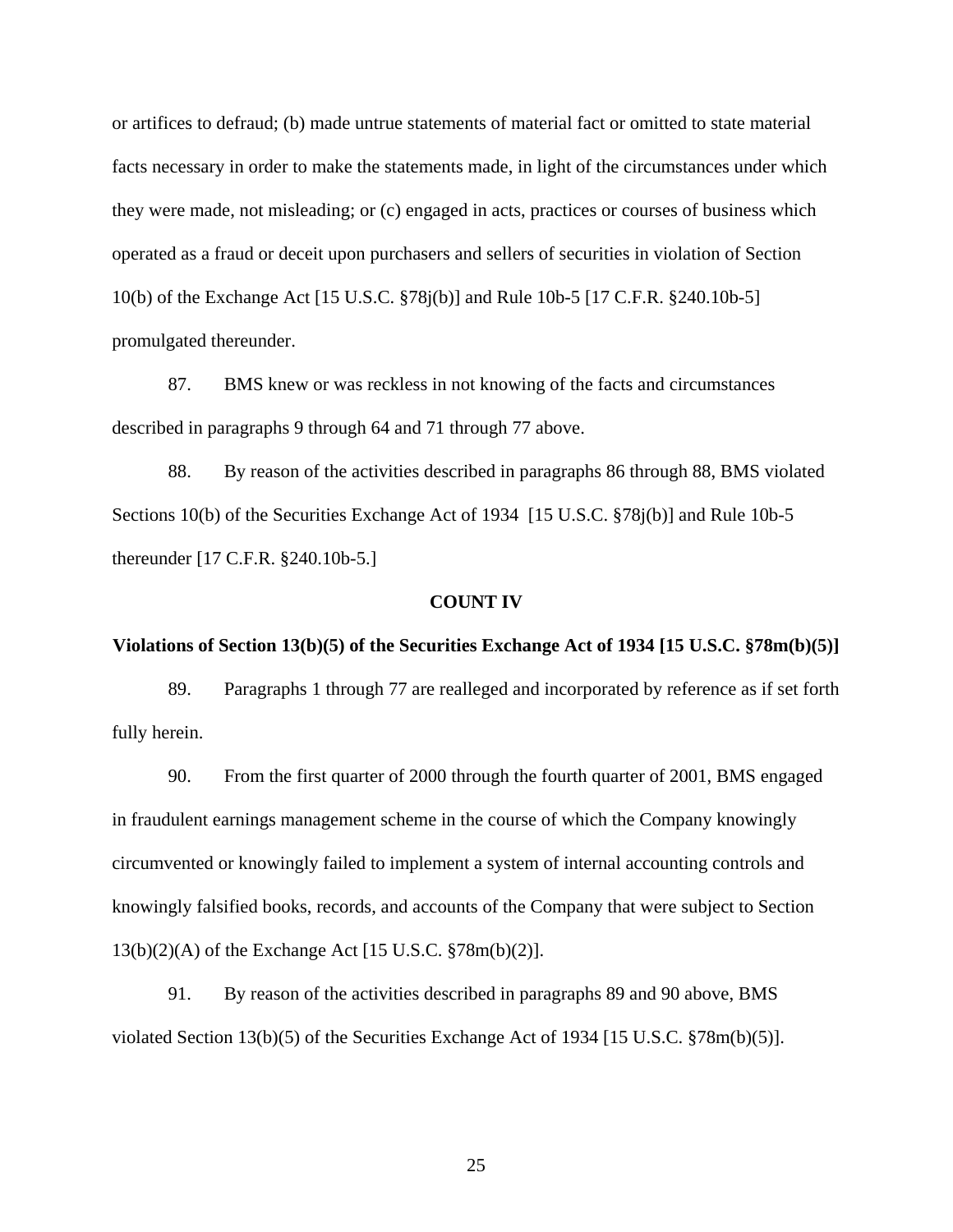#### **COUNT V**

### **Violation of Rule 13b2-1 of the Securities Exchange Act of 1934 [17 C.F.R. §240.13b2-1]**

92. Paragraphs 1 through 77 are realleged and incorporated by reference as if set forth fully herein.

93. At various times between January 2000 and December 2001, as specifically alleged in paragraph 56 through 64 above, BMS, directly and indirectly, falsified or caused to be

falsified books, records and accounts subject to Section  $13(b)(2)(A)$  of the Exchange Act [15]

U.S.C. §78m(b)(2)(A)].

94. By reason of the activities described in paragraphs 92 and 93 above, BMS violated Rule 13b2-1 of the Securities Exchange Act of 1934 [17 C.F.R. 240.13b2-1] promulgated under Section 13(b)(2) of the Exchange Act [15 U.S.C. §78m(b)(2)].

### **COUNT VI**

# **Violations of Section 13(a) of the Securities Exchange Act of 1934 [15 U.S.C. § 78m(a)] and Rules 12b-20, 13a-1 and 13a-13 Promulgated Thereunder [17 C.F.R. §§240.12b-20, 240.13a-1, and 240.13a-13]**

95. Paragraphs 1 through 77 are realleged and incorporated by reference as if set forth fully herein.

96. As explained above in paragraphs 9 through 77, BMS materially overstated the Company's revenue and net income on its books and records and in financial statements included in the periodic reports identified above in paragraph 14.

97. From the first quarter of 2000 through the fourth quarter of 2001, BMS failed to

file with the Commission, in accordance with the rules and regulations prescribed by the

Commission, such annual and quarterly reports as the Commission has prescribed and BMS

failed to include, in addition to the information expressly required to be stated in such reports,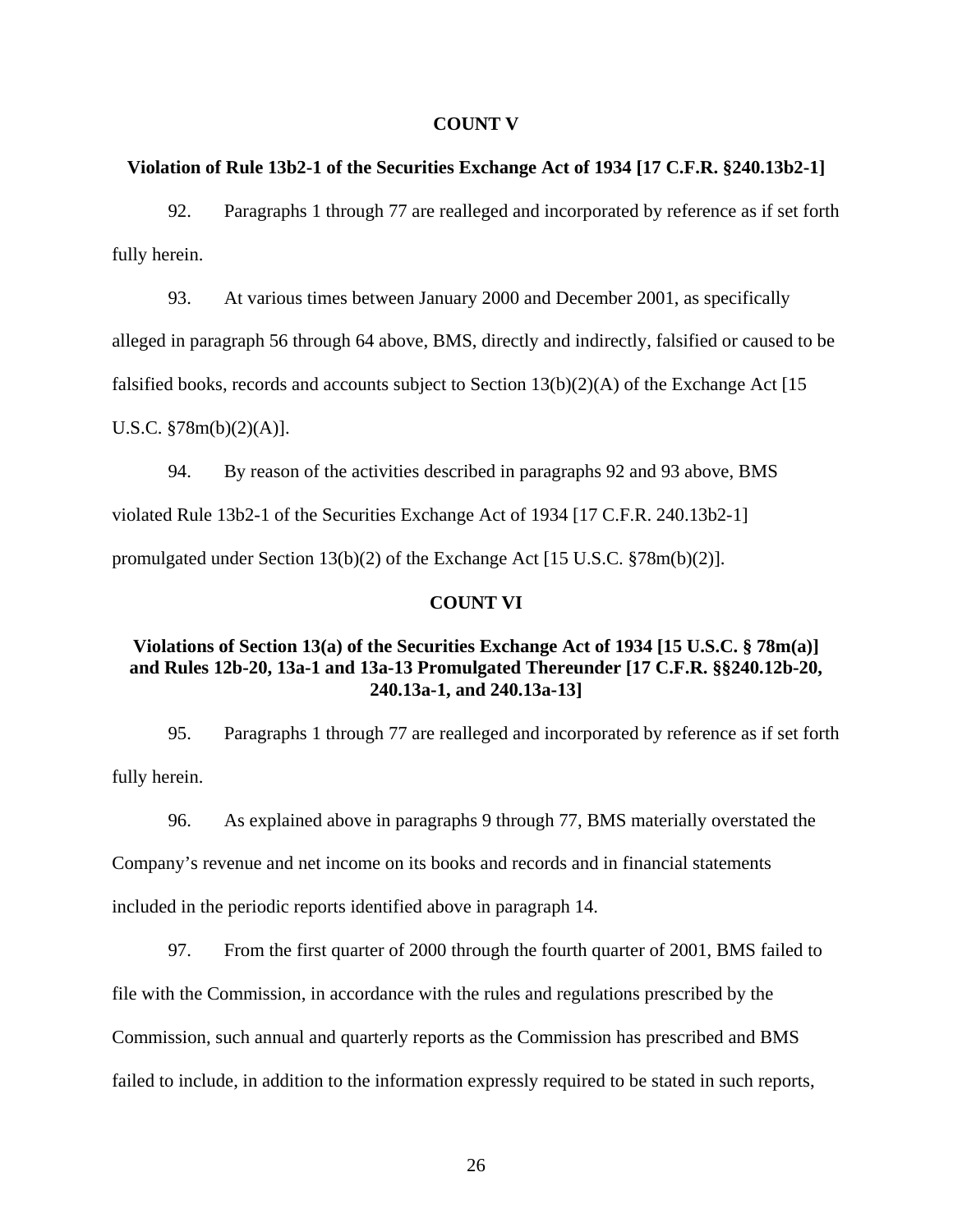such further material information as was necessary to make the statements made therein, in light of the circumstances in which they are made, not misleading.

98. By reason of the activities described in paragraphs 95 through 97 above, BMS violated Section 13(a) of the Exchange Act [15 U.S.C. §78m(a)] and Rules 12b-20, 13a-1, and 13a-13 [17 C.F.R. §§240.12b-20, 240.13a-1, and 240.13a-13] promulgated thereunder.

### **COUNT VII**

# **Violations of Sections 13(b)(2)(A) and 13(b)(2)(B) of the Securities Exchange Act of 1934 [15 U.S.C. §§78m(b)(2)(A) and 78m(b)(2)(B)]**

99. Paragraphs 1 through 77 are realleged and incorporated by reference as if set forth fully herein.

100. From January 2000 and through at least December 2001, BMS, directly and indirectly, failed to make and keep books, records, and accounts, which in reasonable detail accurately and fairly reflected the transactions and dispositions of the assets of BMS.

101. From January 2000 through at least December 2001, BMS failed to devise and maintain a system of adequate internal accounting controls sufficient to provide reasonable assurances that transactions were recorded as necessary to permit preparation of financial statements in conformity with Generally Accepted Accounting Principles or any other criteria applicable to such statements.

102. By reason of the activities described in paragraphs 100 through 101 above, BMS violated Sections  $13(b)(2)(A)$  and  $13(b)(2)(B)$  of the Securities Exchange Act of 1934 [15 U.S.C. §§78m(b)(2)(A) and 78m(b)(2)(B)].

#### **PRAYER FOR RELIEF**

WHEREFORE, the Commission requests that the Court: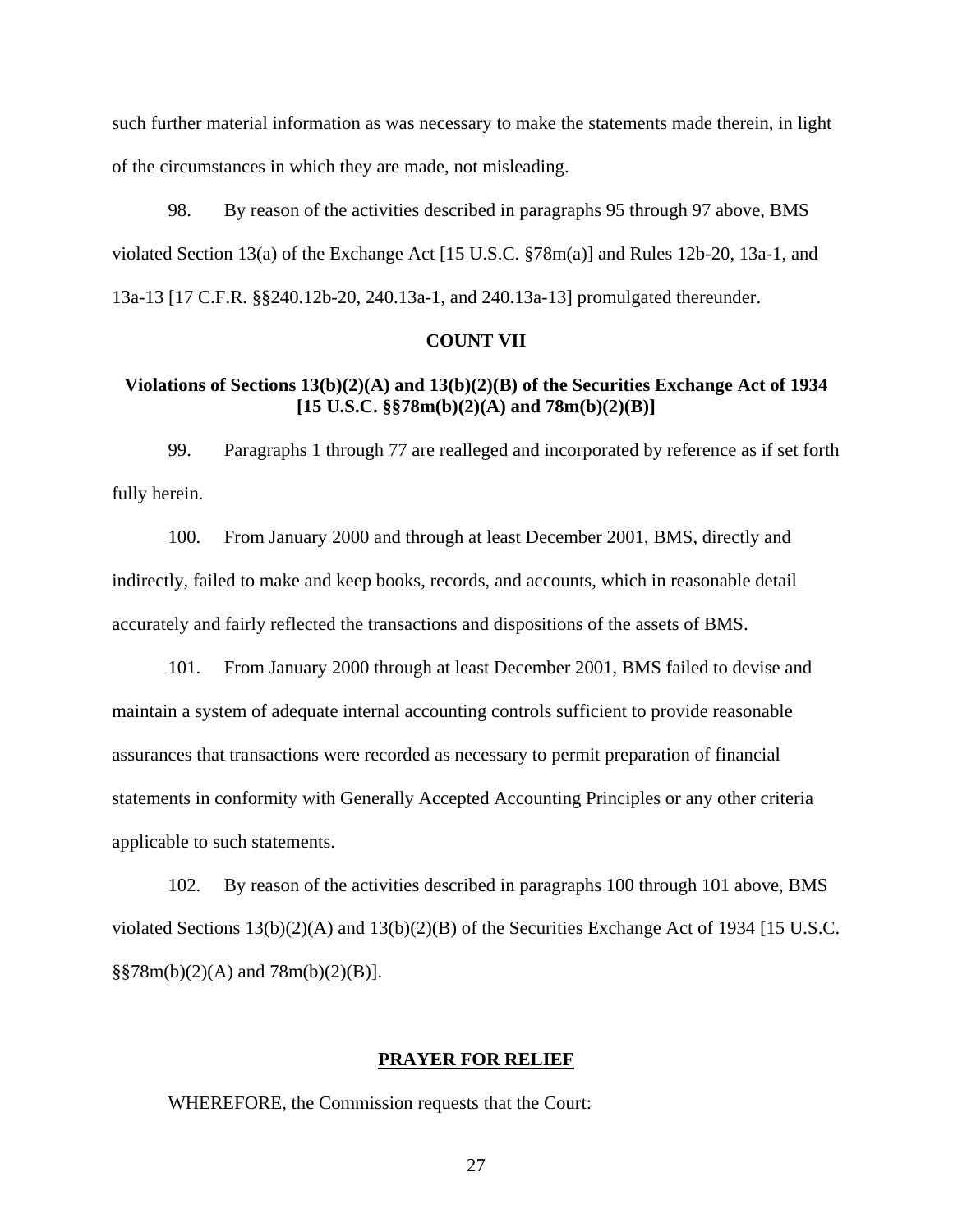**I.** 

Issue findings of fact and conclusions of law that BMS committed the violated charged and alleged herein.

### **II.**

Issue an Order of Permanent Injunction, in a form consistent with Rule 65(d) of the Federal Rules of Civil Procedure, permanently restraining and enjoining Defendant BMS, its officers, agents, servants, employees, attorneys, assigns and all those persons in active concert or participation with them who receive actual notice of the Final Judgment by personal service or otherwise, and each of them from, directly or indirectly, engaging in the transactions, acts, practices and courses of business alleged above, or in conduct of similar purport and object, in violation of Sections 17(a)(1), (a)(2) and (a)(3) of the Securities Act of 1934[15 U.S.C. §§77q(a)(1)(2), 77q(a)(2) and 77q(a)(3)], Sections 10(b), 13(a), 13(b)(2)(A), 13(b)(2)(B) and 13(b)(5) of the Exchange Act [15 U.S.C. §§78j(b), 78m(a), 78m(b)(2)(A), 78m(b)(2)(B) and 78m(b)(5)], and Rules 10b-5, 12b-20, 13a-1, 13a-13, and 13b2-1 promulgated thereunder [17 C.F.R. §§240.10b-5, 240.12b-20, 240.13a-1, 240.13a-13, and 240.13b2-1.]

#### **III.**

Issue an Order requiring Defendant BMS to disgorge the ill-gotten gains that the Company received as a result of its wrongful conduct.

### **IV.**

With regard to Defendant BMS' violative transactions, acts, practices and courses of business set forth herein, issue an Order imposing appropriate civil penalties pursuant to Section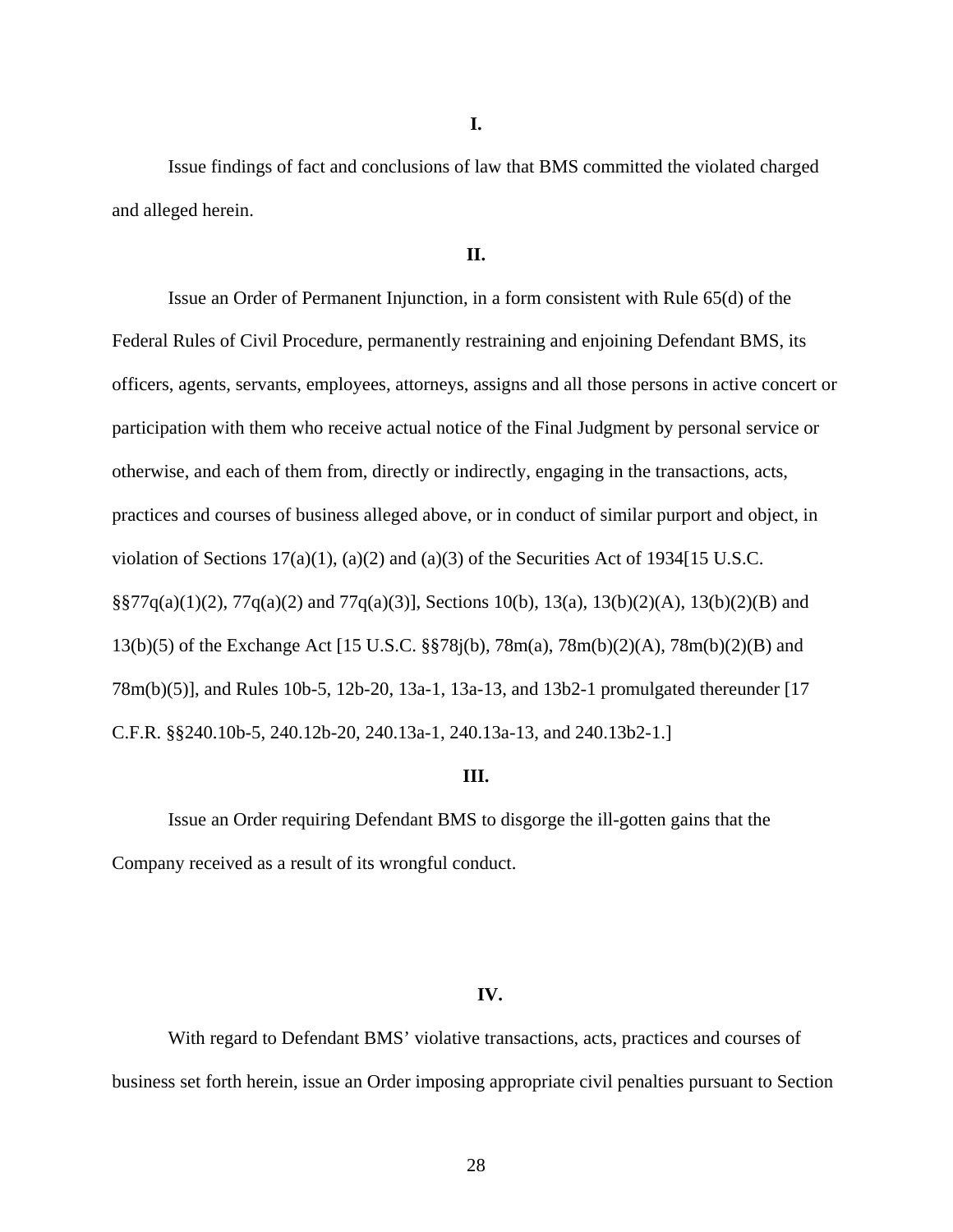20(d) of the Securities Act of 1933 [15 U.S.C. §77t(d)] and Section 21(d)(3) of the Securities Exchange Act of 1934 [15 U.S.C. §78u(d)(3)].

#### **V.**

Retain jurisdiction of this action in accordance with the principles of equity and the Federal Rules of Civil Procedure in order to implement and carry out the terms of all orders and decrees that may be entered or to entertain any suitable application or motion for additional relief within the jurisdiction of this Court.

## **VI.**

Granting such other and further relief as the Court may deem appropriate.

Respectfully submitted,

Dated: August 4, 2004  $\frac{S}{\sqrt{S}}$ 

 Daniel R. Gregus Steven L. Klawans Alexander T. Moore Attorneys for Plaintiff U.S. Securities and Exchange Commission 175 West Jackson Suite 900 Chicago, IL 60661-2511 312-353-7390

Local Counsel:

Michael A. Chagares, Esq., MC-5483 Assistant United States Attorney Chief, Civil Division United States Attorney's Office District of New Jersey